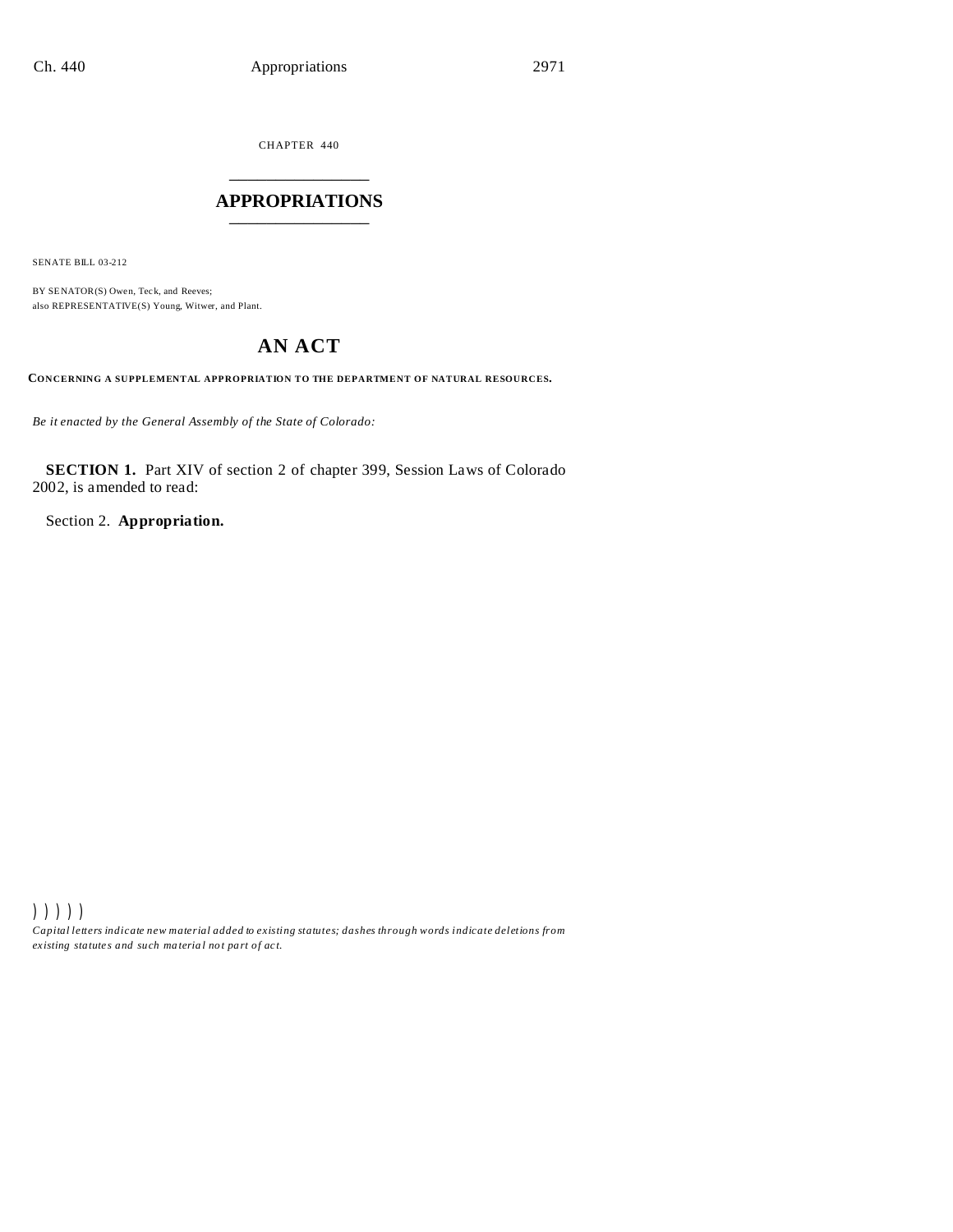|          |              |                |                | APPROPRIATION FROM |               |              |
|----------|--------------|----------------|----------------|--------------------|---------------|--------------|
| ITEM &   | <b>TOTAL</b> | <b>GENERAL</b> | <b>GENERAL</b> | CASH               | CASH          | FEDERAL      |
| SUBTOTAL |              | <b>FUND</b>    | <b>FUND</b>    | <b>FUNDS</b>       | <b>FUNDS</b>  | <b>FUNDS</b> |
|          |              |                | <b>EXEMPT</b>  |                    | <b>EXEMPT</b> |              |
|          |              |                |                |                    |               |              |

**PART XIV**

## **DEPARTMENT OF NATURAL RESOURCES**

## **(1) EXECUTIVE DIRECTOR'S OFFICE<sup>174</sup>**

## **(A) Administration**

| Personal Services         | 2,911,935 |           | $881,304(T)^{a}$       | $2,030,631(T)^{a}$     |         |
|---------------------------|-----------|-----------|------------------------|------------------------|---------|
|                           |           |           |                        | $(43.6$ FTE)           |         |
| Health, Life, and Dental  | 3,461,051 | 1,303,366 | 393,964                | 1,655,966              | 107,755 |
|                           | 3,124,189 | 1,114,500 | $358,360^b$            | 1,483,281 <sup>c</sup> | 168,048 |
| Short-term Disability     | 103,332   | 34,013    | 12,744                 | $53,201^\circ$         | 3,374   |
|                           | 94,139    | 29,449    | $11,642^b$             | $49,966^{\circ}$       | 3,082   |
| Salary Survey and Senior  |           |           |                        |                        |         |
| <b>Executive Service</b>  | 4,122,170 | 1,462,753 | 559,152 <sup>b</sup>   | 1,975,445              | 124,820 |
|                           | 4,109,469 | 1,360,706 |                        | $2,064,791^{\circ}$    |         |
| Performance-based Pay     |           |           |                        |                        |         |
| Awards                    | 581,110   | 212,076   | $92,608^b$             | $251,582^{\circ}$      | 24,844  |
| Shift Differential        | 15,927    | 15,927    |                        |                        |         |
| Workers' Compensation     | 1,112,846 | 213,710   | $74,055^{\circ}$       | $808,783$ <sup>*</sup> | 16,298  |
|                           |           | 205,400   |                        | 817,093 <sup>c</sup>   |         |
| <b>Operating Expenses</b> | 1,503,650 | 146,844   | $180,359$ <sup>*</sup> | 1,171,110              | 5,337   |
|                           | 1,486,063 | 1,795     | 258,428 <sup>b</sup>   | 1,220,503 <sup>c</sup> |         |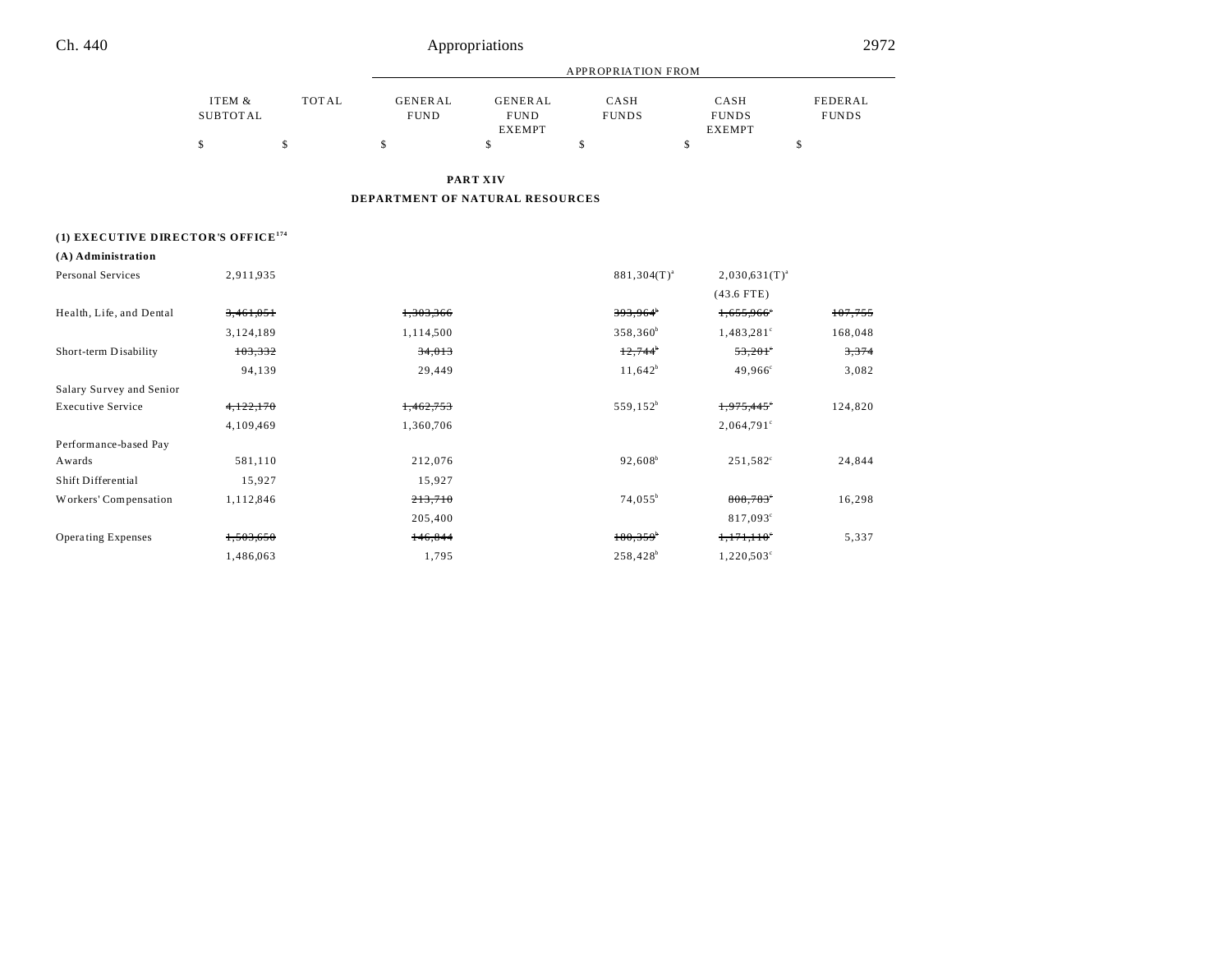| Legal Services for $37,800$ |            |           |                        |                          |        |
|-----------------------------|------------|-----------|------------------------|--------------------------|--------|
| 36,720 hours                | 2,260,440  | 967,695   | 510,590                | 698,225                  | 83,930 |
|                             | 2,195,863  | 760,794   | $327,961^b$            | $1,023,178$ <sup>c</sup> |        |
| Legal Services for          |            |           |                        |                          |        |
| 10-Year Abandonment         |            |           |                        |                          |        |
| Water Litigation - $1,260$  |            |           |                        |                          |        |
| 1,210 hours                 | 75,348     | 75,348    |                        |                          |        |
|                             | 72,334     | 72,334    |                        |                          |        |
| Payment to Risk             |            |           |                        |                          |        |
| Management and              |            |           |                        |                          |        |
| Property Funds              | 344,215    | 120, 113  | $29,900^b$             | $188,927$ <sup>*</sup>   | 5,275  |
|                             |            | 116,285   |                        | 192,755°                 |        |
| Vehicle Lease Payments      | 3,445,331  | 1,050,707 | $156,583$ <sup>*</sup> | 2,161,580°               | 76,461 |
|                             | 2,890,440  | 852,816   | $132,414^b$            | $1,840,552^{\circ}$      | 64,658 |
| Leased Space                | 755,692    | 416,655   | $200,039^b$            | 85,774                   | 53,224 |
|                             | 739,844    | 397,807   |                        | 88,774°                  |        |
| Capitol Complex Leased      |            |           |                        |                          |        |
| Space                       | 662,401    | 287,438   | $251,460^b$            | 48,999°                  | 74,504 |
|                             |            | 261,639   |                        | 74,798 <sup>c</sup>      |        |
|                             | 21,355,448 |           |                        |                          |        |
|                             | 20,340,775 |           |                        |                          |        |

<sup>a</sup> These amounts shall be from statewide and departmental indirect cost recoveries.

 $^{\circ}$  Of these amounts, <del>\$1,729,969</del> \$1,564,534 shall be from various sources of cash funds and \$731,485 (T) shall be from statewide and departmental indirect cost recoveries.

c These amounts shall be from various sou rces of cash funds exempt.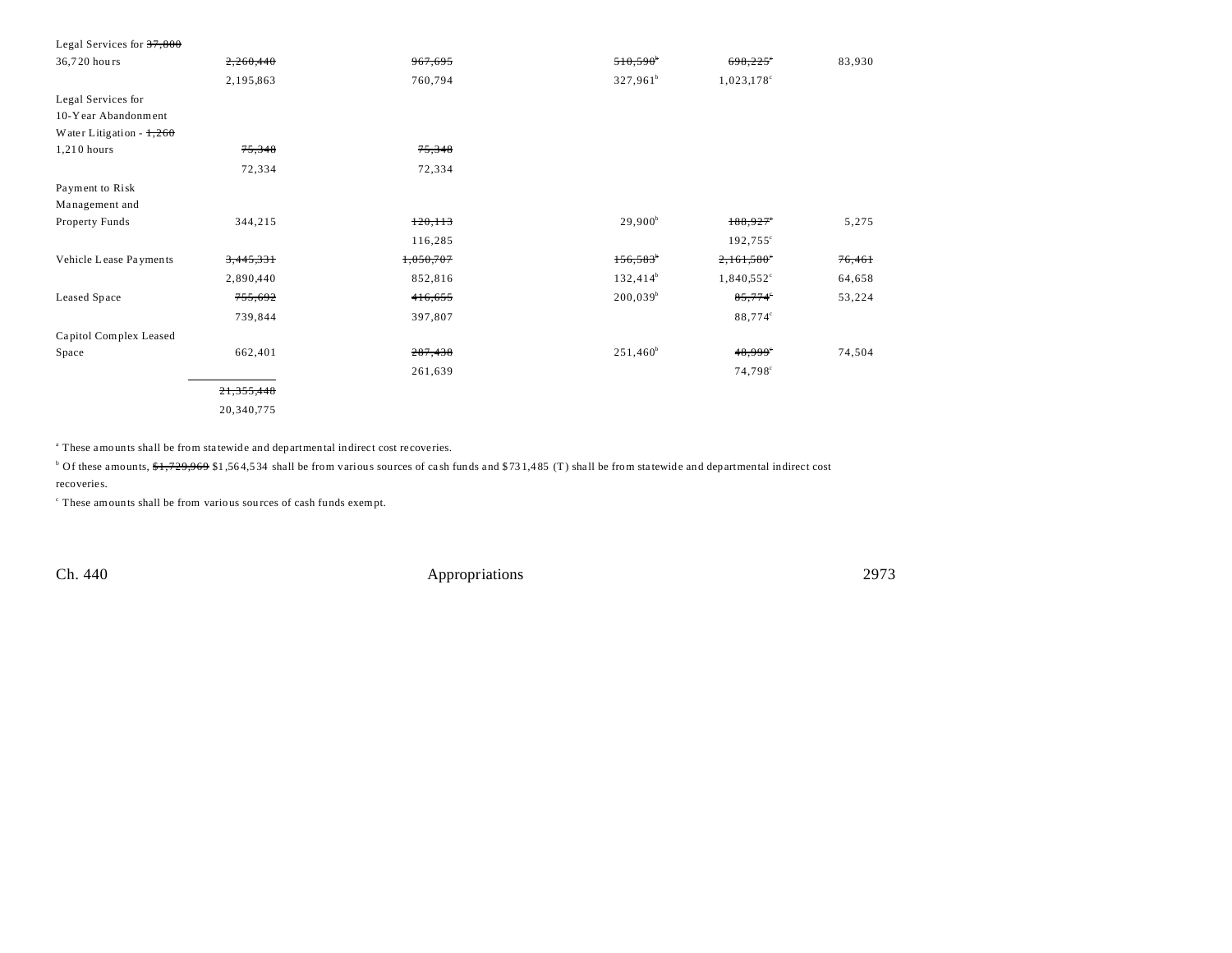|                                      |                           |              |                               |                                                | <b>APPROPRIATION FROM</b> |                                       |                                |
|--------------------------------------|---------------------------|--------------|-------------------------------|------------------------------------------------|---------------------------|---------------------------------------|--------------------------------|
|                                      | ITEM &<br><b>SUBTOTAL</b> | <b>TOTAL</b> | <b>GENERAL</b><br><b>FUND</b> | <b>GENERAL</b><br><b>FUND</b><br><b>EXEMPT</b> | CASH<br><b>FUNDS</b>      | CASH<br><b>FUNDS</b><br><b>EXEMPT</b> | <b>FEDERAL</b><br><b>FUNDS</b> |
|                                      | \$                        | \$           | \$                            | \$                                             | $\mathbb{S}$              | \$                                    | \$                             |
| (B) Information Technology Services  |                           |              |                               |                                                |                           |                                       |                                |
| <b>Personal Services</b>             | 1,482,051                 |              |                               |                                                | $1,482,051(T)^{a}$        |                                       |                                |
|                                      |                           |              |                               |                                                | $(15.0$ FTE)              |                                       |                                |
| <b>Operating Expenses</b>            | 20,969                    |              |                               |                                                | $20,969(T)^{a}$           |                                       |                                |
| Purchase of Services from            |                           |              |                               |                                                |                           |                                       |                                |
| Computer Center                      | 237,106                   |              | 9,160                         |                                                | $58,718$ <sup>b</sup>     | 169.228                               |                                |
|                                      | 476,159                   |              | 13,776                        |                                                | $462,383^b$               |                                       |                                |
| Multiuse Network                     |                           |              |                               |                                                |                           |                                       |                                |
| Payments                             | 414,360                   |              | 105,321                       |                                                | $3,483$ <sup>b</sup>      | $305,053$ <sup>e</sup>                | 503                            |
|                                      | 570,531                   |              | 190,381                       |                                                | 301,588 <sup>b</sup>      | $76,408^{\circ}$                      | 2,154                          |
| <b>Information Technology</b>        |                           |              |                               |                                                |                           |                                       |                                |
| Asset Maintenance                    | 300,058                   |              | H0,354                        |                                                | 145,001                   | 32,467                                | 12,236                         |
|                                      | 282,476                   |              | 105,354                       |                                                | $148,319^{b}$             | $16,567^{\circ}$                      |                                |
| Technology Initiative <sup>175</sup> | 212,000                   |              |                               |                                                |                           | $212,000^4$                           |                                |
|                                      | 2,666,544                 |              |                               |                                                |                           |                                       |                                |
|                                      | 3,044,186                 |              |                               |                                                |                           |                                       |                                |

<sup>a</sup> These amounts shall be from statewide and departmental indirect cost recoveries.

<sup>b</sup> These amounts shall be from various sources of cash funds and  $f(2,659(T))$  \$181,128(T) shall be from statewide and departmental indirect cost recoveries.

c These amounts shall be from various sources of ca sh funds exempt.

d This amou nt shall be from reserves in the Wa ter Conservation Board Construction Fund.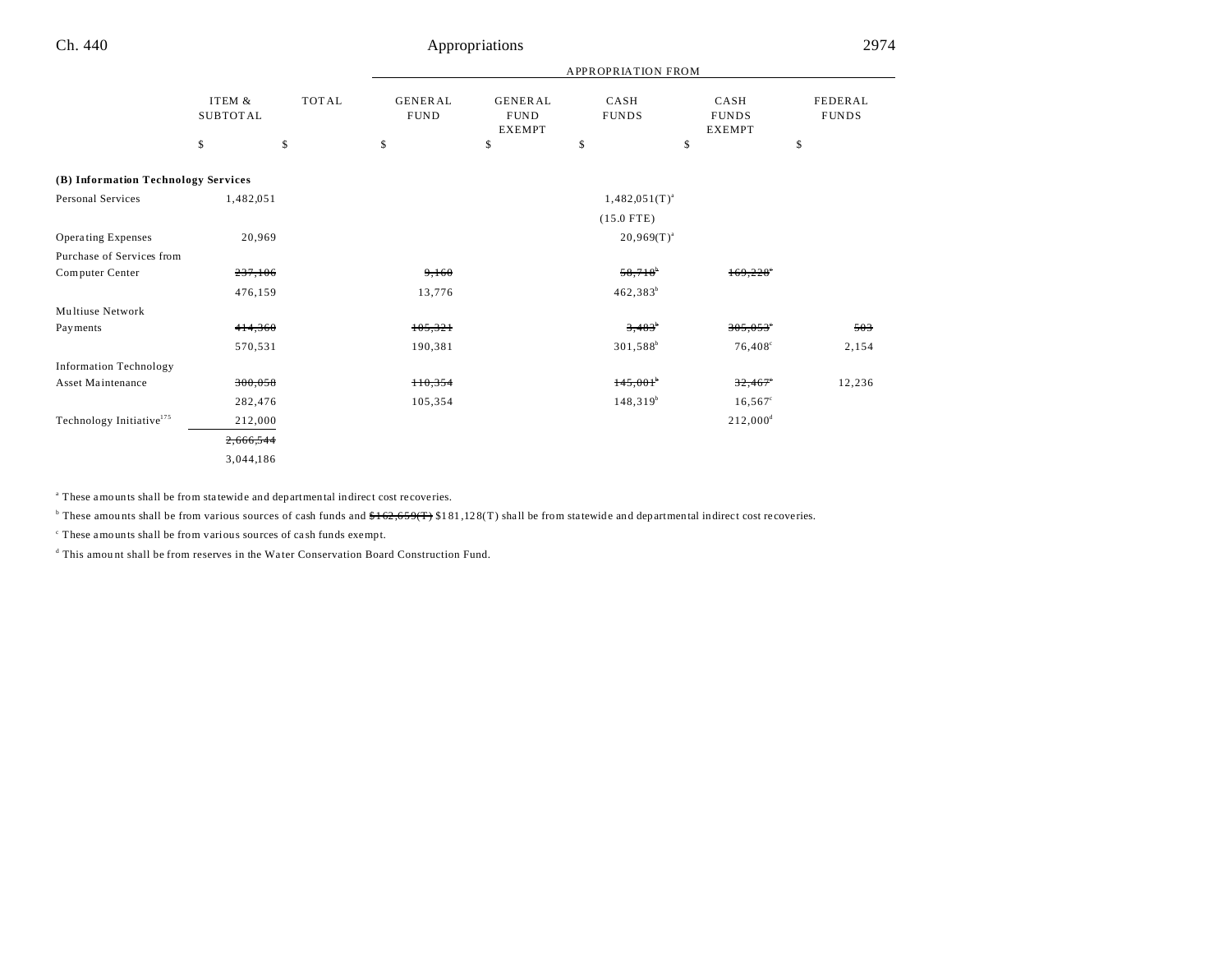| $(C)$ Comprehensive<br><b>Environmental</b>                                                      |              |                                                                                                                                                                      |                  |                 |               |  |
|--------------------------------------------------------------------------------------------------|--------------|----------------------------------------------------------------------------------------------------------------------------------------------------------------------|------------------|-----------------|---------------|--|
| Response,                                                                                        |              |                                                                                                                                                                      |                  |                 |               |  |
| Compensation and                                                                                 |              |                                                                                                                                                                      |                  |                 |               |  |
| Liability Aet <sup>169</sup>                                                                     | 9,030        | 9,030                                                                                                                                                                |                  |                 |               |  |
|                                                                                                  |              |                                                                                                                                                                      |                  |                 |               |  |
| (D) EPA Wetlands                                                                                 |              |                                                                                                                                                                      |                  |                 |               |  |
| Grant                                                                                            | 475,000      |                                                                                                                                                                      |                  |                 | 475,000       |  |
| (E) Youth in Natural                                                                             |              |                                                                                                                                                                      |                  |                 |               |  |
| <b>Resources Program</b>                                                                         |              |                                                                                                                                                                      |                  |                 |               |  |
| Program Administration                                                                           | H3,472       | 113,472                                                                                                                                                              |                  |                 |               |  |
|                                                                                                  |              | (Governor lined through this provision. See L. 2002, p. 3071. The affected subtotals, totals, and grand totals have been adjusted to reflect the Governor's action.) |                  |                 |               |  |
|                                                                                                  |              | $(2.0$ FTE)                                                                                                                                                          |                  |                 |               |  |
| Crew Operating Costs                                                                             | 122,627      |                                                                                                                                                                      | $29,700(T)^{a}$  | $55,927(T)^{a}$ | 37,000        |  |
|                                                                                                  | 122,627      |                                                                                                                                                                      |                  |                 |               |  |
| <sup>a</sup> These amounts shall be from various sources transferred from within the Department. |              |                                                                                                                                                                      |                  |                 |               |  |
|                                                                                                  |              |                                                                                                                                                                      |                  |                 |               |  |
|                                                                                                  | 24,628,649   |                                                                                                                                                                      |                  |                 |               |  |
|                                                                                                  | 23,982,588   |                                                                                                                                                                      |                  |                 |               |  |
|                                                                                                  |              |                                                                                                                                                                      |                  |                 |               |  |
| (2) MINERALS AND GEOLOGY                                                                         |              |                                                                                                                                                                      |                  |                 |               |  |
| (A) Coal Land Reclamation                                                                        |              |                                                                                                                                                                      |                  |                 |               |  |
| Program Expenses                                                                                 | 1,761,575    |                                                                                                                                                                      | $369,931(H)^{a}$ |                 | $1,391,644^b$ |  |
|                                                                                                  | $(22.0$ FTE) |                                                                                                                                                                      |                  |                 |               |  |
| Coal Program Support                                                                             | 104,040      |                                                                                                                                                                      | $104,040^a$      |                 |               |  |
| Ch. 440                                                                                          |              | Appropriations                                                                                                                                                       |                  |                 | 2975          |  |
|                                                                                                  |              |                                                                                                                                                                      |                  |                 |               |  |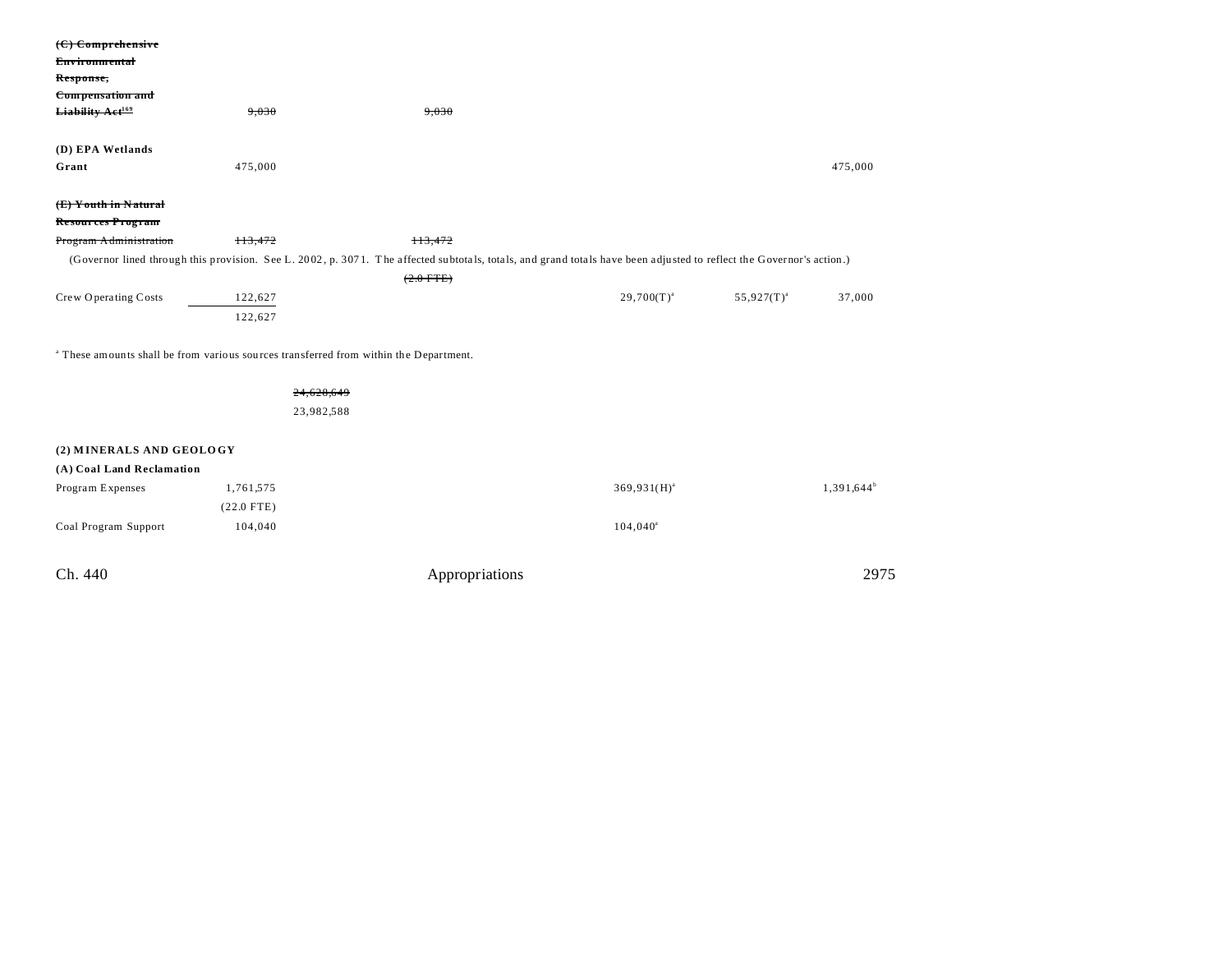#### APPROPRIATION FROM ITEM & SUBTOT AL TOT AL GENER AL FUND GENER AL FUND EXEMPT CASH FUNDS CASH FUNDS EXEMPT FEDERAL FUNDS  $\begin{array}{ccccccccccc} \text{\$} & & & \text{\$} & & \text{\$} & & \text{\$} & \text{\$} & \text{\$} & \text{\$} & \text{\$} & \text{\$} & \text{\$} & \text{\$} & \text{\$} & \text{\$} & \text{\$} & \text{\$} & \text{\$} & \text{\$} & \text{\$} & \text{\$} & \text{\$} & \text{\$} & \text{\$} & \text{\$} & \text{\$} & \text{\$} & \text{\$} & \text{\$} & \text{\$} & \text{\$} & \text{\$} & \text{\$} & \text{\$} & \text{\$} & \text{\$} & \text{\$ Ch. 440 Appropriations 2976

(1.0 FTE) Indirect Cost Assessment 148,207 58,781<sup>a</sup>  $89,426^b$ 2,013,822

a These amou nts shall be from the Operational Account of the Severance Tax Trust Fund.

<sup>b</sup> This amount shall be from the Office of Surface Mining, and is shown for informational purposes only.

| (B) Inactive Mines                   |              |
|--------------------------------------|--------------|
| Program Costs                        | 734,657      |
|                                      | $(13.6$ FTE) |
| Mine Site Reclamation <sup>176</sup> | 125,000      |
| Abandoned Mine Safety                | 111,665      |
|                                      | $(0.2$ FTE)  |
| <b>Indirect Cost Assessment</b>      | 52,627       |
|                                      | 1,023,949    |

<sup>a</sup> This amount shall be from the Operational Account of the Severance Tax Trust Fund.

#### **(C) M inerals**

| Personal Services | 1,777,771 |
|-------------------|-----------|
|                   | 1,662,755 |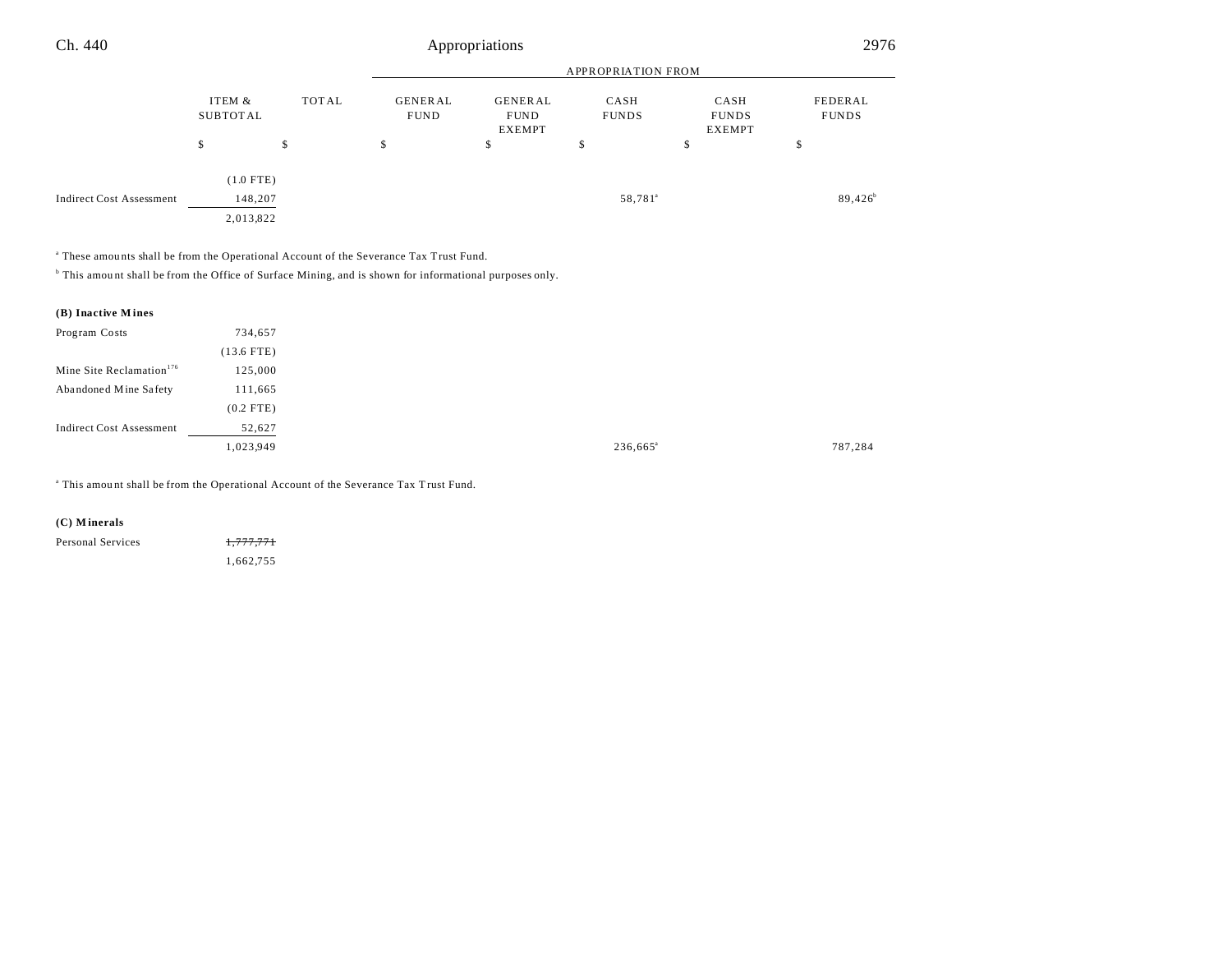|                                 | $(23.9$ FTE) |         |                        |                 |
|---------------------------------|--------------|---------|------------------------|-----------------|
|                                 | $(22.9$ FTE) |         |                        |                 |
| <b>Operating Expenses</b>       | 123,114      |         |                        |                 |
|                                 | 122,614      |         |                        |                 |
| <b>Indirect Cost Assessment</b> | 63,721       |         |                        |                 |
|                                 | 1,964,606    | 370,672 | 1,584,429*             | $9,505^{\rm b}$ |
|                                 | 1,849,090    |         | 1,839,585 <sup>a</sup> |                 |

<sup>a</sup> Of this amount, \$950,000 shall be from the Mined Land Reclamation Fund and <del>\$634,429</del> \$889,585 shall be from the Operational Account of the Severance Tax Trust Fund.

<sup>b</sup> This amount shall be from reserves in the Mined Land Reclamation Fund.

| (D) Mines Program               |             |                          |             |
|---------------------------------|-------------|--------------------------|-------------|
| Colorado and Federal            |             |                          |             |
| Mine Safety Program             | 446,480     | $261,002^a$              | 185,478     |
|                                 |             | $(1.7$ FTE)              | $(3.3$ FTE) |
| <b>Blaster Certification</b>    |             |                          |             |
| Program                         | 97,823      | $20,543(H)$ <sup>b</sup> | 77,280      |
|                                 | $(1.0$ FTE) |                          |             |
| <b>Indirect Cost Assessment</b> | 22,652      | $6,896^{b}$              | 15,756      |
|                                 | 566,955     |                          |             |
|                                 |             |                          |             |

<sup>a</sup> Of this amount, \$254,002 shall be from the Operational Account of the Severance Tax Trust Fund and \$7,000 shall be from fees.

<sup>b</sup> These amounts shall be from the Operational Account of the Severance Tax Trust Fund.

| (E) Emergency                 |         |                |                        |      |
|-------------------------------|---------|----------------|------------------------|------|
| Response Costs <sup>177</sup> | 468,829 |                | $468.829$ <sup>a</sup> |      |
|                               |         |                |                        |      |
| Ch. 440                       |         | Appropriations |                        | 2977 |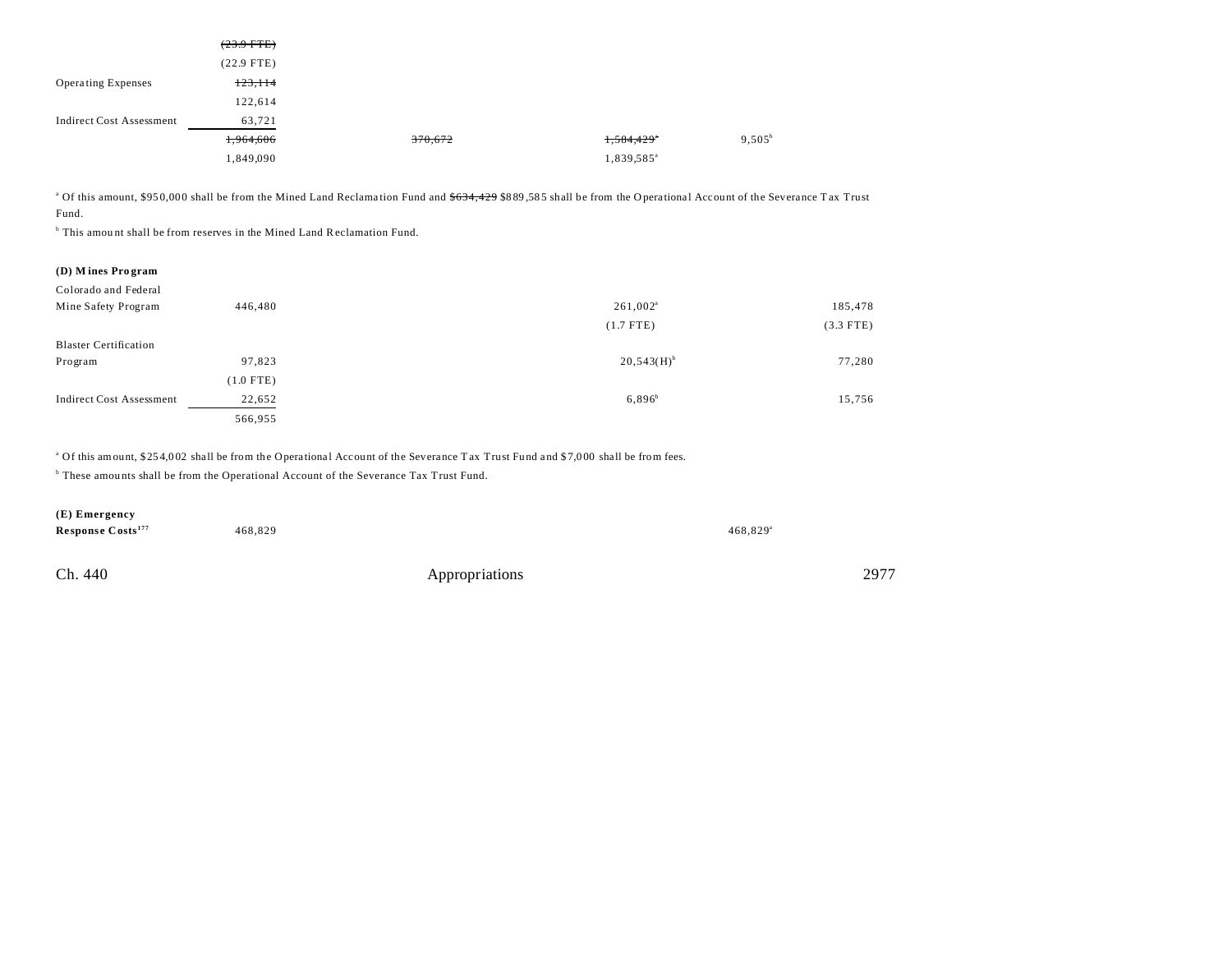| Ch. 440<br>Appropriations | 2978 |
|---------------------------|------|
|---------------------------|------|

|                                                                                                                                                |                    |       | APPROPRIATION FROM     |                                                |                      |                                       |                         |
|------------------------------------------------------------------------------------------------------------------------------------------------|--------------------|-------|------------------------|------------------------------------------------|----------------------|---------------------------------------|-------------------------|
|                                                                                                                                                | ITEM &<br>SUBTOTAL | TOTAL | GENERAL<br><b>FUND</b> | <b>GENERAL</b><br><b>FUND</b><br><b>EXEMPT</b> | CASH<br><b>FUNDS</b> | CASH<br><b>FUNDS</b><br><b>EXEMPT</b> | FEDERAL<br><b>FUNDS</b> |
|                                                                                                                                                |                    | Л.    | \$                     |                                                |                      |                                       | D                       |
| $\textsuperscript{4}$ This amount shall be from reserves in the Emergency Response Cash Fund created under Section 34-32-122 (3)(a)(I), C.R.S. |                    |       |                        |                                                |                      |                                       |                         |

**(F) Sev eranc e Tax Proje cts**

| Shrub Establishment |        |            |
|---------------------|--------|------------|
| Research            | 20,000 | $20.000^a$ |

<sup>a</sup> This amount shall be from the Operational Account of the Severance Tax Trust Fund.

6,058,161

5,942,645

#### **(3) GEOLOGICAL SURVEY**

| Environmental Geology  |           |                        |                           |             |
|------------------------|-----------|------------------------|---------------------------|-------------|
| and Geological Hazards |           |                        |                           |             |
| Program                | 2,464,708 | 1,129,985 <sup>a</sup> | $745,086(T)$ <sup>b</sup> | 589,637     |
|                        |           | $(9.7$ FTE)            | $(6.0$ FTE)               | $(2.5$ FTE) |
| Mineral Resources and  |           |                        |                           |             |
| Mapping                | 1,581,543 | $1,067,695^{\circ}$    |                           | 513,848     |
|                        |           | $(7.7$ FTE)            |                           | $(3.8$ FTE) |
| Colorado Avalanche     |           |                        |                           |             |
| Information Center     | 529,351   | $120.301^d$            | $385.050^{\circ}$         | 24,000      |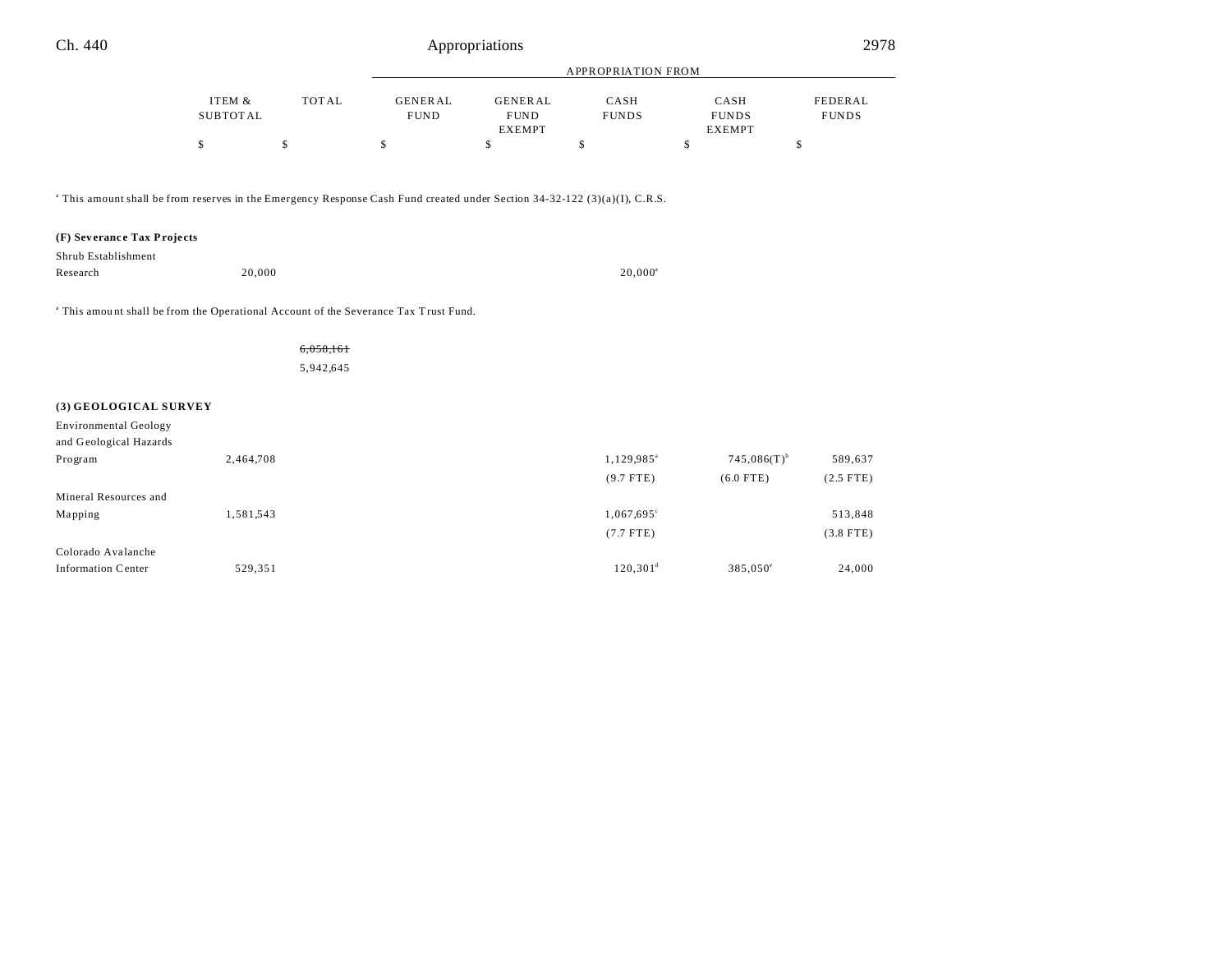|                          |        |           |  | $(0.5$ FTE) | $(6.5$ FTE) | $(0.3$ FTE) |
|--------------------------|--------|-----------|--|-------------|-------------|-------------|
| Indirect Cost Assessment | 20,133 |           |  |             |             | 20,133      |
|                          |        | 4,595,735 |  |             |             |             |

<sup>a</sup> Of this amount, \$795,559 shall be from the Operational Account of the Severance Tax Trust Fund and \$334,426 shall be from fees for geological services.

<sup>b</sup> This amount shall be from the Department of Transportation, other state agencies, and federal indirect cost recoveries.

Of this amount, \$1,042,754 shall be from the Operational Account of the Severance Tax Trust Fund and \$24,941 shall be from local governments.

d Of this amount, \$117,051 shall be from the Operational Account of the Severance Tax Trust Fund, \$2,000 shall be from the Snowmobile Recreation Fund, and \$1,250 shall be from the sale of avala nche products.

<sup>e</sup> Of this amount, \$288,000 (T) shall be from the Department of Transportation and \$97,050 shall be from grants and donations.

#### **(4) OIL AND GAS CONSERVATION COMMISSION**

| Personal Services                   | 1,928,541    | 1,900,043*               | $28,498$ <sup>b</sup>  |             |
|-------------------------------------|--------------|--------------------------|------------------------|-------------|
|                                     |              | $1,400,043$ <sup>a</sup> | 528,498 <sup>b</sup>   |             |
|                                     | $(28.0$ FTE) |                          |                        |             |
| <b>Operating Expenses</b>           | 299,646      | $299,646^{\circ}$        |                        |             |
| <b>Indirect Cost Assessment</b>     | 232,191      | 197,366 <sup>d</sup>     |                        | 34,825      |
| Mineral Audits                      | 500          | 500 <sup>d</sup>         |                        |             |
| Underground Injection               |              |                          |                        |             |
| Program                             | 70,635       |                          |                        | 70,635      |
|                                     |              |                          |                        | $(2.0$ FTE) |
| Accelerated Drilling <sup>178</sup> | 277,207      | $277,207^{\circ}$        |                        |             |
|                                     | $(4.0$ FTE)  |                          |                        |             |
| Well Reclamation and                |              |                          |                        |             |
| Plugging and                        |              |                          |                        |             |
| Abandonment                         | 220,000      |                          | $220,000$ <sup>f</sup> |             |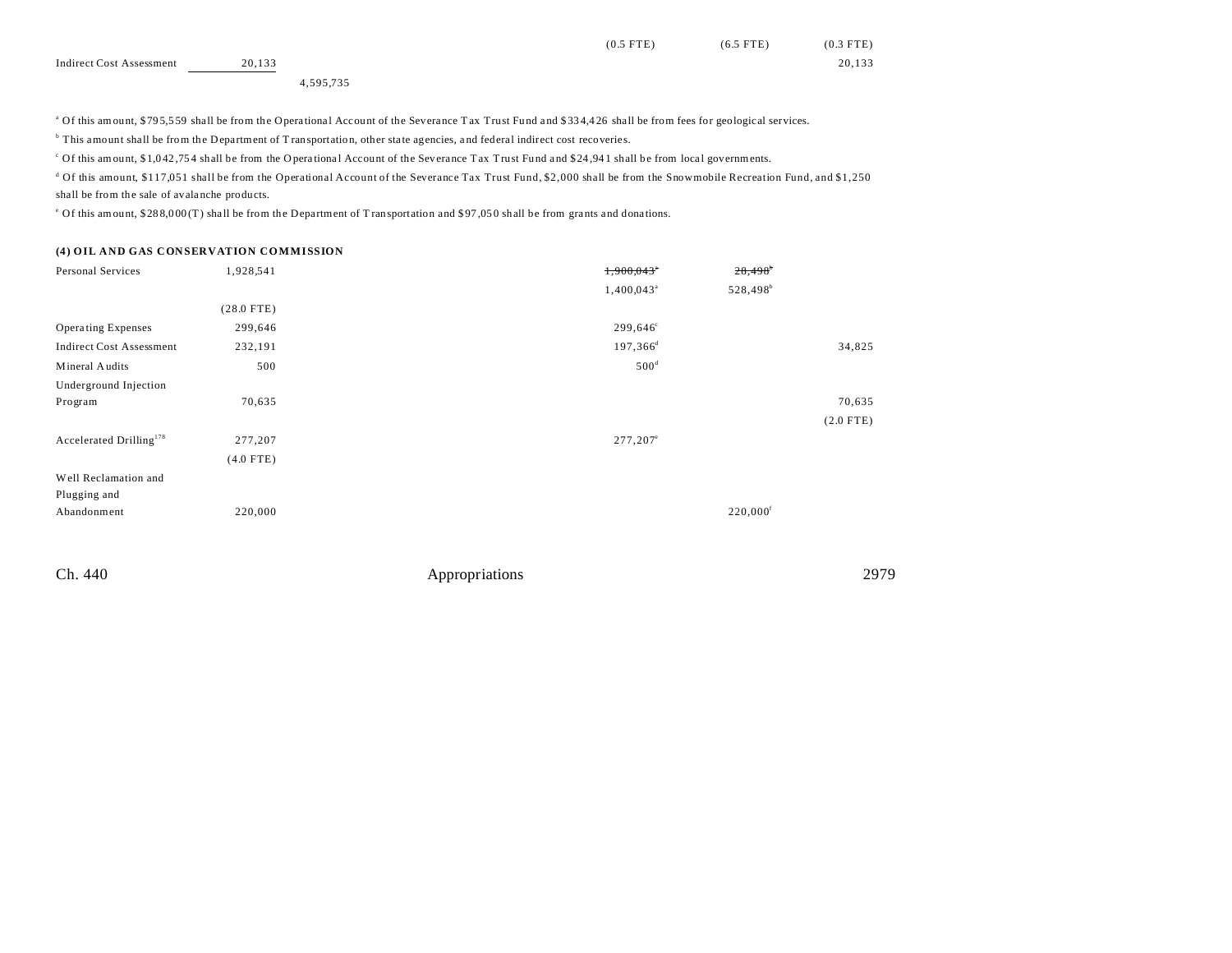| Ch. 440                         |                           |              |                               | Appropriations                                 |                           |                                       | 2980                    |
|---------------------------------|---------------------------|--------------|-------------------------------|------------------------------------------------|---------------------------|---------------------------------------|-------------------------|
|                                 |                           |              |                               |                                                | <b>APPROPRIATION FROM</b> |                                       |                         |
|                                 | ITEM &<br><b>SUBTOTAL</b> | <b>TOTAL</b> | <b>GENERAL</b><br><b>FUND</b> | <b>GENERAL</b><br><b>FUND</b><br><b>EXEMPT</b> | CASH<br><b>FUNDS</b>      | CASH<br><b>FUNDS</b><br><b>EXEMPT</b> | FEDERAL<br><b>FUNDS</b> |
|                                 | \$                        | \$           | \$                            | ъ                                              | \$                        | \$                                    | D                       |
| <b>Environmental Assistance</b> |                           |              |                               |                                                |                           |                                       |                         |
| Projects                        | 180,000                   |              |                               |                                                |                           | $180,000$ <sup>f</sup>                |                         |
| Data Cleanup                    | 126,415                   |              |                               |                                                | $126,415^s$               |                                       |                         |
| Energy Research <sup>178a</sup> | 250,000                   |              |                               |                                                | 250,000*                  |                                       |                         |

(Governor lined through this provision. See L. 20 02 , p. 307 1. T he a ffected su btota ls, tota ls, and grand tota ls have been adjusted to reflect the Governor's action.) 3,335,135

<sup>a</sup> Of this amount, \$1,001,943 shall be from the Oil and Gas Conservation Fund and <del>\$898,100</del> \$398,100 shall be from the Operational Account of the Severance Tax Tru st Fund.

<sup>b</sup> This amount OF THIS AMOUNT, \$500,000 SHALL BE FROM THE OIL AND GAS ENVIRONMENTAL RESPONSE FUND CREATED PURSUANT TO SECTION 34-60-124, C.R.S., AND \$28,498 shall be from federal indirect cost recoveries.

Of this amount, \$240,708 shall be from the Operational Account of the Severance Tax Trust Fund and \$58,938 shall be from the Oil and Gas Conservation Fund.

d These amou nts shall be from the Oil and Gas Conservation Fund.

e Of this amount, \$14 3,46 5 shall be from the Oil and Gas Conservation Fund and \$ 133 ,742 shall be from the Operational Account of the Severance Tax Trust Fund.

f These amounts shall be from reserves in the Oil and Gas Environmental Response Fund created pursuant to Section 34-60-124, C.R.S.

<sup>8</sup> These amounts THIS AMOUNT shall be from the Operational Account of the Severance Tax Trust Fund.

#### **(5) STATE BOARD OF LAND COMM ISSIONERS**

| Personal Services  | 2.036.081    |
|--------------------|--------------|
|                    | $(33.0$ FTE) |
| Operating Expenses | 233.422      |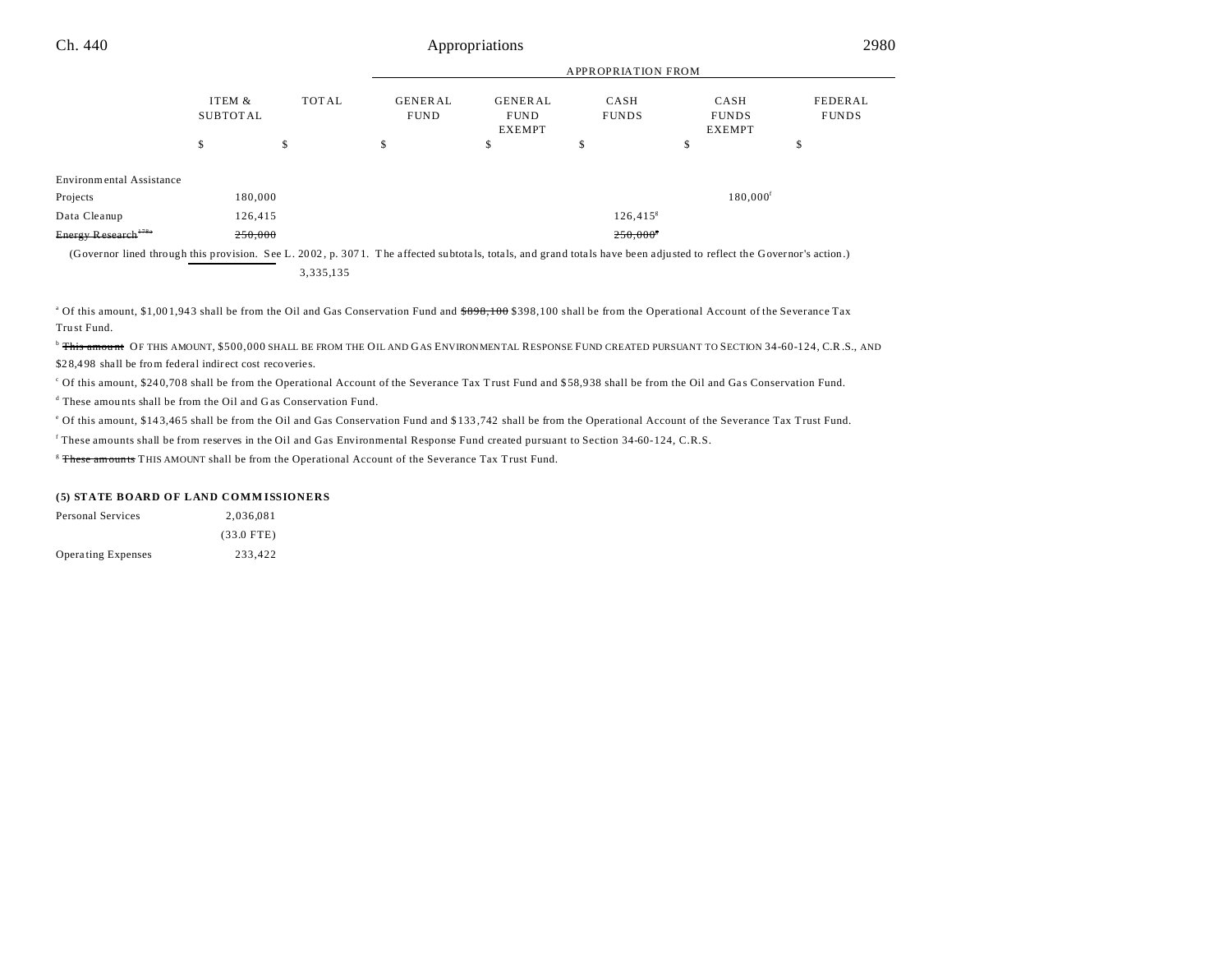| State Trust Land                |         |           |                  |               |
|---------------------------------|---------|-----------|------------------|---------------|
| Evaluations and Trust           |         |           |                  |               |
| Asset Management and            |         |           |                  |               |
| Analysis <sup>1</sup>           | 567,509 |           |                  |               |
| Lowry Range Project             | 75,000  |           |                  |               |
| <b>Indirect Cost Assessment</b> | 140,314 |           |                  |               |
|                                 |         | 3,052,326 | 1,316,247"       | 1,736,079     |
|                                 |         |           | $35,000^{\circ}$ | $3,017,326^b$ |

<sup>a</sup> Of this amount, <del>\$1,241,247</del> \$35,000 shall be from the Land Board Trust Administration <del>Fund and \$75,000 shall be from the Land and W ater Management</del> Fund.

<sup>b</sup> This amount shall be from the Land Board Trust Administration Fund and is derived from property sales and mineral royalties.

|  |  |  | (6) PARKS AND OUTDOOR RECREATION <sup>1</sup> |
|--|--|--|-----------------------------------------------|
|--|--|--|-----------------------------------------------|

| $(A)$ Established State Parks <sup>179</sup> |                       |           |                         |                     |
|----------------------------------------------|-----------------------|-----------|-------------------------|---------------------|
| <b>Personal Services</b>                     | 13,427,886            |           |                         |                     |
|                                              | $(251.0 \text{ FTE})$ |           |                         |                     |
| <b>Operating Expenses</b>                    | 3,834,212             |           |                         |                     |
| PROGRAM COSTS                                | 16,581,022            |           |                         |                     |
|                                              | $(238.8$ FTE)         |           |                         |                     |
| Seasonal Work Program                        | 3,947,092             |           |                         |                     |
| <b>Impact Assistance Grants</b>              | 19,870                |           |                         |                     |
|                                              | 21,229,060            | 4,231,636 | 15,137,211              | 1,440,313           |
|                                              | 20,547,984            | 3,452,966 | 15,135,068 <sup>a</sup> | $1,540,050^{\circ}$ |

<sup>a</sup> Of this amount, \$<del>15,124,716</del> \$15,122,573 shall be from the Parks and Outdoor Recreation Cash Fund, \$7,437 shall be from the Off-Highway Vehicle Recreation Fund, and \$ 5,05 8 shall be from the Snowmobile Recreation Fund. Of this amount, \$2 0,87 7 shall be for State Patrol dispatch.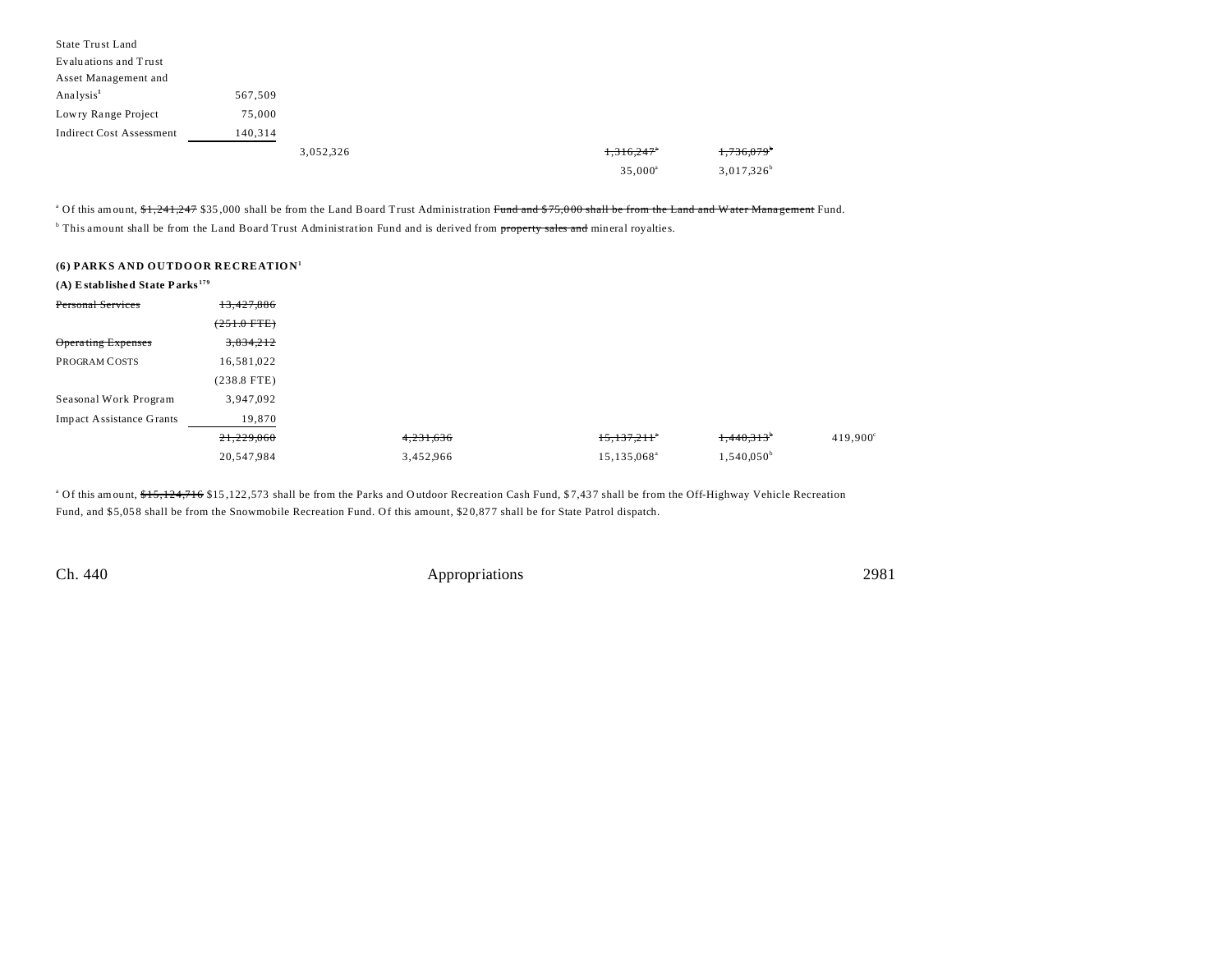|          |       |             | APPROPRIATION FROM |              |               |              |  |
|----------|-------|-------------|--------------------|--------------|---------------|--------------|--|
| ITEM &   | TOTAL | GENERAL     | <b>GENERAL</b>     | CASH         | CASH          | FEDERAL      |  |
| SUBTOTAL |       | <b>FUND</b> | <b>FUND</b>        | <b>FUNDS</b> | <b>FUNDS</b>  | <b>FUNDS</b> |  |
|          |       |             | <b>EXEMPT</b>      |              | <b>EXEMPT</b> |              |  |
|          |       |             |                    |              |               |              |  |

<sup>b</sup> Of this amount, \$505,806 shall be from Lottery proceeds (including reserves from prior years) and is shown for informational purposes only, <del>\$482,000</del> \$582,000 shall be from the Great Outdoors Colorado Board and is shown for informational purposes only, \$407,507 \$407,244 shall be from various sources of cash funds exempt, and \$45,000 shall be from reserves in the Snowmobile Recreation Fund.

<sup>c</sup> Of this amount, \$367,500 is anticipated to be received from the United States Bureau of Reclamation through a cost-sharing agreement for the net operating deficit of Paonia, Vega, Rifle Gap, Crawford, and Navajo State parks, and is shown for informational purposes only.

## **(B) New State Parks <sup>180</sup>**

| Personal Services     | 485,124         |         |                   |
|-----------------------|-----------------|---------|-------------------|
|                       | $(+1.5$ FTE $)$ |         |                   |
| Operating Expenses    | 241,409         |         |                   |
| PROGRAM COSTS         | 726,533         |         |                   |
|                       | $(11.5$ FTE)    |         |                   |
| Seasonal Work Program | 156,696         |         |                   |
|                       | 883,229         | 176,056 | $368,173^{\circ}$ |

<sup>a</sup> This amount shall be from the Parks and Outdoor Recreation Cash Fund.

<sup>b</sup> This amount shall be from the Great Outdoors Colorado <del>Board and</del> BOARD, <del>is</del> shown for informational purposes <del>only.</del> ONLY, AND FROM INDIRECT COST RECOVERIES.

#### **(C) Great O utdoo rs Colorado Board Grants <sup>181</sup>**

Land and W ater Protection 786,000

(2.0 FTE)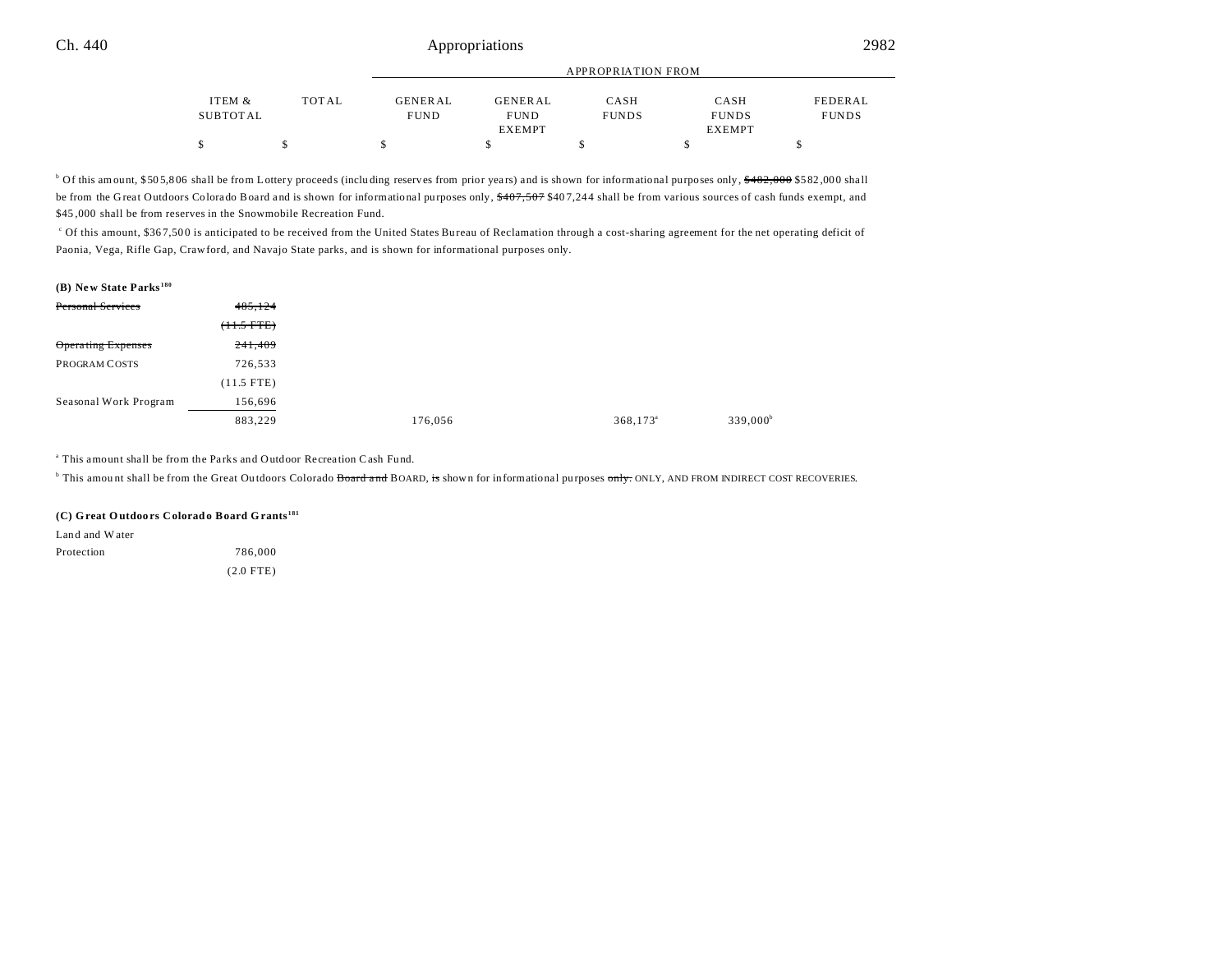| Operations and     |             |           |
|--------------------|-------------|-----------|
| Maintenance        | 310,000     |           |
|                    | $(2.5$ FTE) |           |
| Statewide Programs | 1,222,000   |           |
|                    | $(2.3$ FTE) |           |
|                    | 2,318,000   | 2,318,000 |

a This amou nt shall be from the Great Ou tdoors Colorado Board and is shown for informational purposes only.

| (D) Special Purpose             |           |                        |                   |
|---------------------------------|-----------|------------------------|-------------------|
| Snowmobile Program              | 610,176   | 585,643 <sup>a</sup>   | $24,533^b$        |
| <b>River Outfitters</b>         |           |                        |                   |
| Regulation                      | 74.220    | $74,220^{\circ}$       |                   |
| Off-Highway Vehicle             |           |                        |                   |
| Program                         | 328,568   | 328,568 <sup>d</sup>   |                   |
|                                 |           | $(3.0$ FTE)            |                   |
| Federal Grants                  | 514,000   |                        | $514,000^{\circ}$ |
| <b>Indirect Cost Assessment</b> | 952,571   | $877,197$ <sup>f</sup> | 75,374            |
|                                 | 2,479,535 |                        |                   |
|                                 |           |                        |                   |

a This amou nt shall be from the Snowmobile Recreation Fund.

<sup>b</sup> This amount shall be from reserves in the Snowmobile Recreation Fund.

c This amou nt shall be from the River Outfitters Cash Fund.

<sup>d</sup> This amount shall be from the Off-highway Vehicle Recreation Fund.

e This amou nt reflects funds anticipated to be received from the United States Coast Gu ard and is shown for informational purposes only.

f This amou nt shall be from the Parks and Ou tdoor Recreation Cash Fund.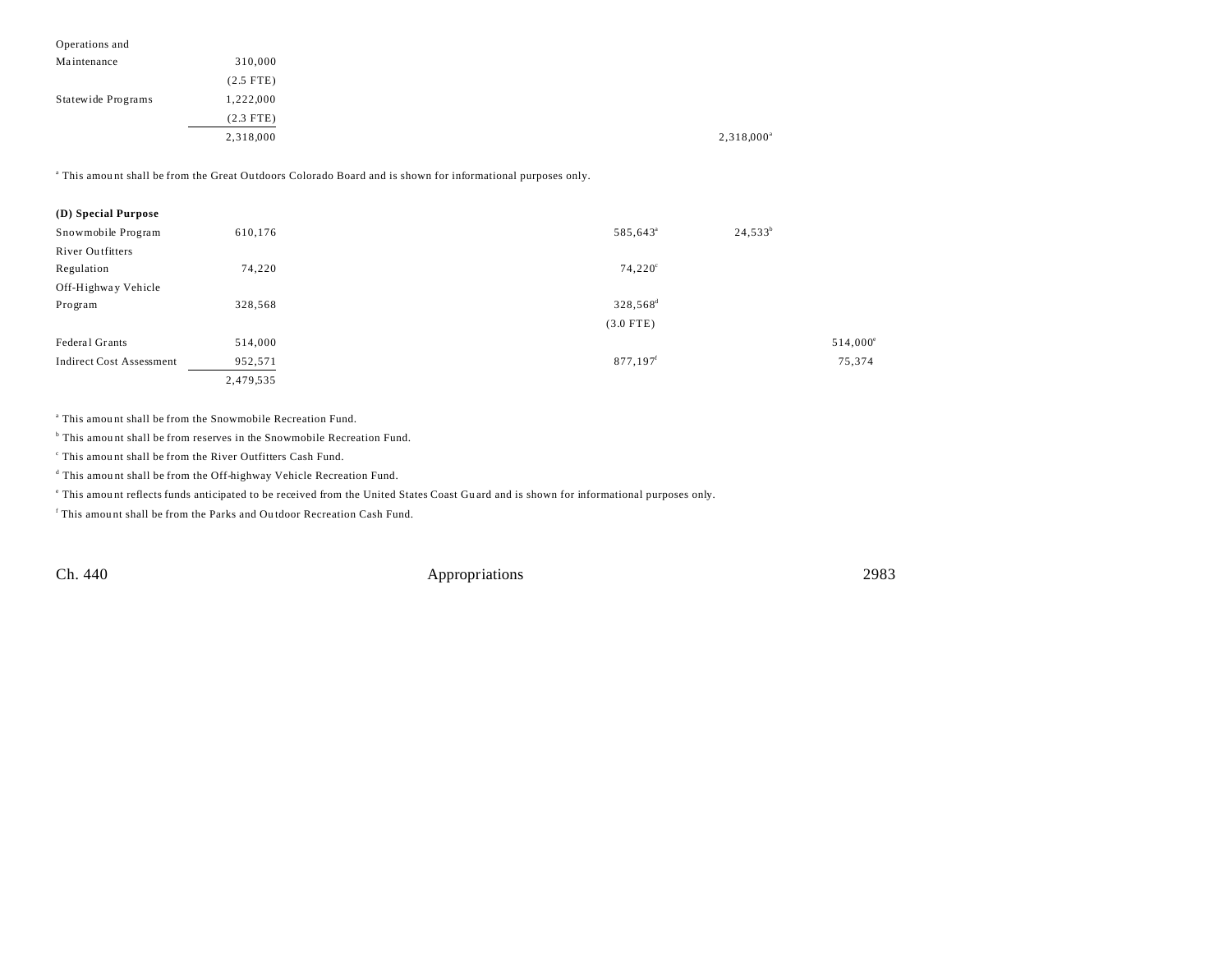| Ch. 440                                        |                           |                          |                               | Appropriations                                 |                      |                                       | 2984                    |
|------------------------------------------------|---------------------------|--------------------------|-------------------------------|------------------------------------------------|----------------------|---------------------------------------|-------------------------|
|                                                |                           |                          |                               | <b>APPROPRIATION FROM</b>                      |                      |                                       |                         |
|                                                | ITEM &<br><b>SUBTOTAL</b> | <b>TOTAL</b>             | <b>GENERAL</b><br><b>FUND</b> | <b>GENERAL</b><br><b>FUND</b><br><b>EXEMPT</b> | CASH<br><b>FUNDS</b> | CASH<br><b>FUNDS</b><br><b>EXEMPT</b> | FEDERAL<br><b>FUNDS</b> |
|                                                | \$                        | \$                       | \$                            | \$                                             | \$                   | \$                                    | \$                      |
|                                                |                           | 26,909,824<br>26,228,748 |                               |                                                |                      |                                       |                         |
| (7) WATER CONSERVATION<br>BOARD <sup>182</sup> |                           |                          |                               |                                                |                      |                                       |                         |
| (A) Administration                             |                           |                          |                               |                                                |                      |                                       |                         |
| Personal Services                              | 2,357,259                 |                          |                               |                                                |                      |                                       |                         |
|                                                | 2,366,557                 |                          |                               |                                                |                      |                                       |                         |
|                                                | $(29.0$ FTE)              |                          |                               |                                                |                      |                                       |                         |
| <b>Operating Expenses</b>                      | 88,655                    |                          |                               |                                                |                      |                                       |                         |
| Interstate Compacts                            | 284,726                   |                          |                               |                                                |                      |                                       |                         |
| Western States Water                           |                           |                          |                               |                                                |                      |                                       |                         |
| Council Dues                                   | 25,000                    |                          |                               |                                                |                      |                                       |                         |
| <b>River Decision Support</b>                  |                           |                          |                               |                                                |                      |                                       |                         |
| Systems                                        | 480,145                   |                          |                               |                                                |                      |                                       |                         |
|                                                | $(5.0$ FTE)               |                          |                               |                                                |                      |                                       |                         |
|                                                | 3,235,785                 |                          | 1,312,723                     |                                                | 339,777 <sup>a</sup> |                                       |                         |
|                                                | 3,245,083                 |                          |                               |                                                |                      | $2,905,306^b$                         |                         |

÷,

<sup>a</sup> Of this amount, \$296,027(T) shall be from the Wildlife Cash Fund and \$43,750 shall be from the Operational Account of the Severance Tax Trust Fund.

 $^{\circ}$  This amount shall be from reserves in the Water Conservation Board Construction <del>Fund.</del> FUND AND FROM INDIRECT COST RECOVERIES.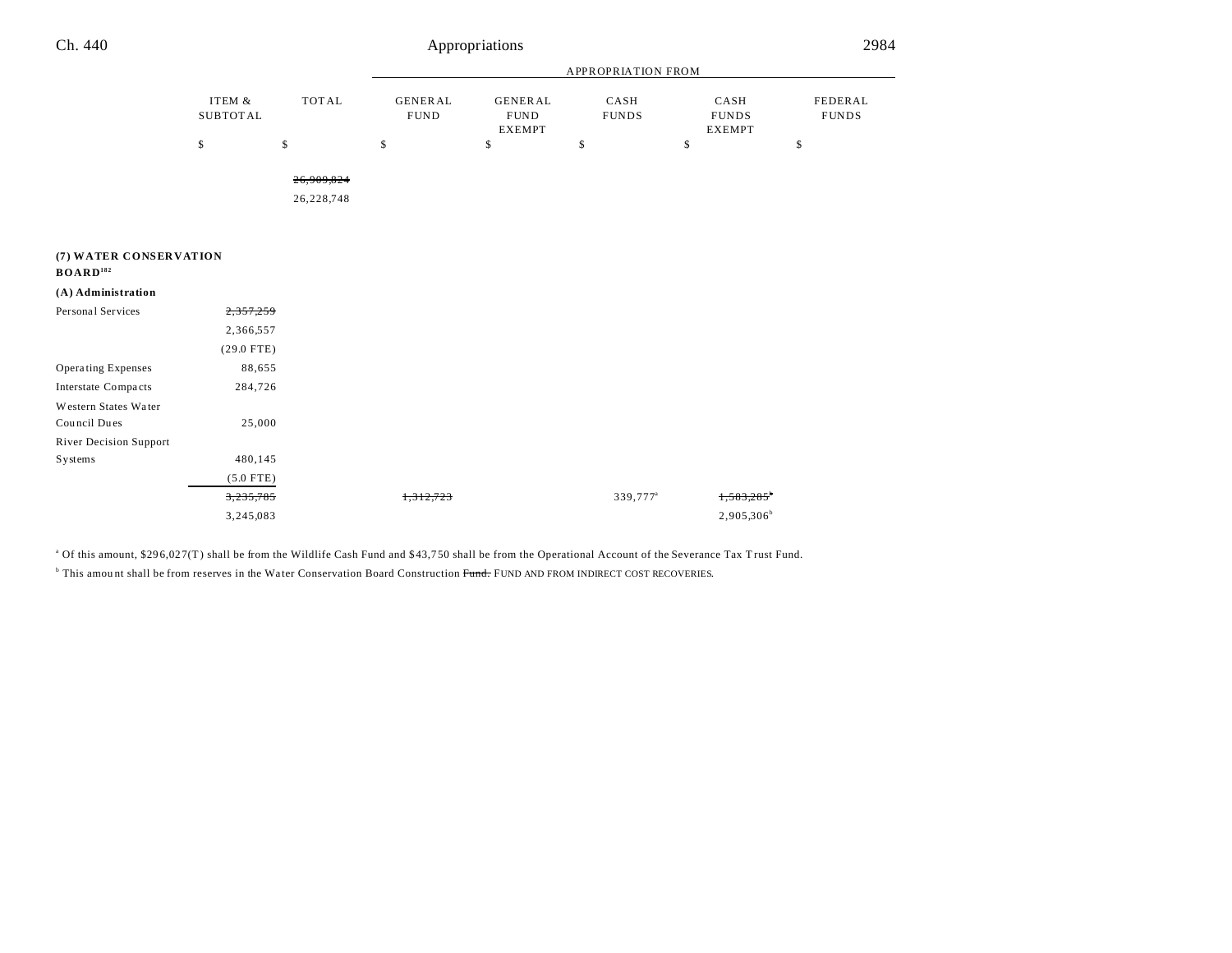| (B) Special Purpose             |           |                      |             |
|---------------------------------|-----------|----------------------|-------------|
| Federal Emergency               |           |                      |             |
| Management Assistance           | 86,471    |                      | 86,471      |
|                                 |           |                      | $(1.0$ FTE) |
| Dam Site Inventory              | 4,735     | $4,735^{\circ}$      |             |
| Weather Modification            | 7,100     | $7,100^b$            |             |
| Water Conservation              |           |                      |             |
| Program                         | 291,923   | $167,081^{\circ}$    | 124,842     |
|                                 |           | $(2.5$ FTE)          |             |
| Severance Tax Fund              | 585,000   | $585,000^{\circ}$    |             |
| Platte River Basin              |           |                      |             |
| Cooperative Agreement           | 227,719   | $227,719^d$          |             |
|                                 |           | $(1.0$ FTE)          |             |
| <b>Indirect Cost Assessment</b> | 406,635   | 394,539 <sup>a</sup> | 12,096      |
|                                 | 1,609,583 |                      |             |

a These amou nts shall be from reserves in the Water Conservation Board Construction Fund.

<sup>b</sup> This amount shall be from weather modification permit fees.

<sup>c</sup> This amount shall be from the Operational Account of the Severance Tax Trust Fund.

d This amou nt shall be from the Fish and Wildlife Resources Fund.

4,845,368

4,854,666

#### **(8) WATER RESOURCES DIVISION**

| Personal Services <sup>183</sup> | <del>14,777,807</del> | 14,777,807     |      |
|----------------------------------|-----------------------|----------------|------|
| Ch. 440                          |                       |                | 2985 |
|                                  |                       | Appropriations |      |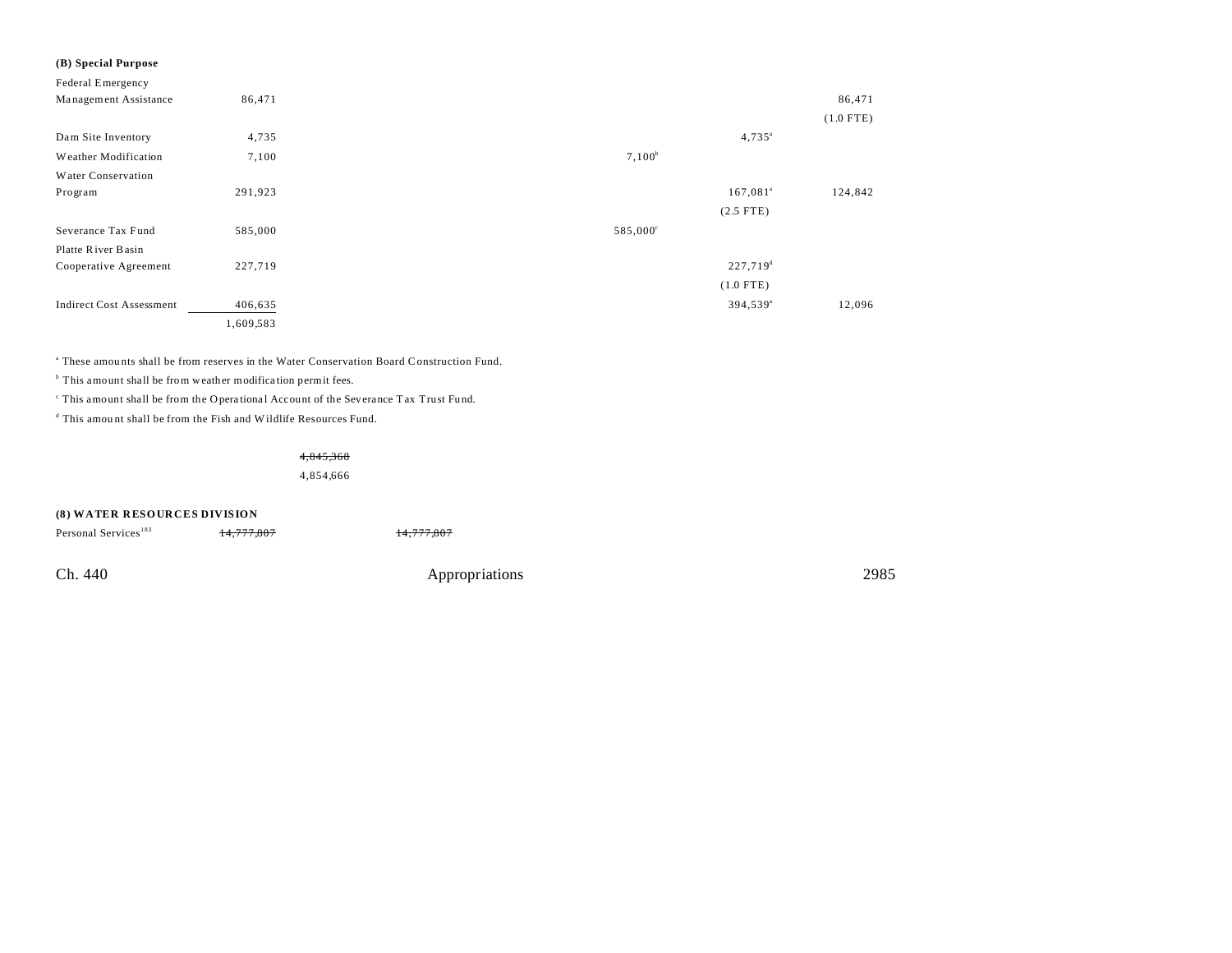Retirements

Operating Expenses

Ground W ater Management

Dam Emergency Repair

River Decision Support

## Ch. 440 Appropriations 2986

|                                                                                                                                                                      |                           |              |                               |                                                | <b>APPROPRIATION FROM</b> |                                       |                         |
|----------------------------------------------------------------------------------------------------------------------------------------------------------------------|---------------------------|--------------|-------------------------------|------------------------------------------------|---------------------------|---------------------------------------|-------------------------|
|                                                                                                                                                                      | ITEM &<br><b>SUBTOTAL</b> | <b>TOTAL</b> | <b>GENERAL</b><br><b>FUND</b> | <b>GENERAL</b><br><b>FUND</b><br><b>EXEMPT</b> | CASH<br><b>FUNDS</b>      | CASH<br><b>FUNDS</b><br><b>EXEMPT</b> | FEDERAL<br><b>FUNDS</b> |
|                                                                                                                                                                      | \$                        | \$           | \$                            | \$                                             | \$                        | \$                                    | \$                      |
|                                                                                                                                                                      | 14,703,025                |              | 14,630,025                    |                                                |                           | $73,000^k$                            |                         |
|                                                                                                                                                                      |                           |              | $(237.6$ FTE)                 |                                                |                           |                                       |                         |
| Retire ments                                                                                                                                                         | 122,918                   |              | 122,918                       |                                                |                           |                                       |                         |
| (Governor lined through this provision. See L. 2002, p. 3071. The affected subtotals, totals, and grand totals have been adjusted to reflect the Governor's action.) |                           |              |                               |                                                |                           |                                       |                         |
| <b>Operating Expenses</b>                                                                                                                                            | 838,382                   |              | 739,033                       |                                                | $73,428^{\circ}$          | $25,921$ <sup>b</sup>                 |                         |
|                                                                                                                                                                      | 808,821                   |              | 697,472                       |                                                |                           | $37,921^b$                            |                         |
| Interstate Compacts                                                                                                                                                  | 74,762                    |              | 74,762                        |                                                |                           |                                       |                         |
| Satellite Monitoring                                                                                                                                                 |                           |              |                               |                                                |                           |                                       |                         |
| System                                                                                                                                                               | 327,169                   |              | 229,029                       |                                                | 94,443                    | $3,697$ <sup>d</sup>                  |                         |
|                                                                                                                                                                      | 317,169                   |              | 219,029                       |                                                | $75,443^{\circ}$          | $22,697^{\rm d}$                      |                         |
|                                                                                                                                                                      | $(2.0$ FTE)               |              |                               |                                                |                           |                                       |                         |
| Ground Water                                                                                                                                                         |                           |              |                               |                                                |                           |                                       |                         |
| Management                                                                                                                                                           | 469,482                   |              |                               |                                                | 418,742                   | 50,740 <sup>f</sup>                   |                         |
|                                                                                                                                                                      | 457,470                   |              |                               |                                                | $406,730^{\circ}$         |                                       |                         |
|                                                                                                                                                                      | $(3.0$ FTE)               |              |                               |                                                |                           |                                       |                         |
| Augmentation of Water                                                                                                                                                |                           |              |                               |                                                |                           |                                       |                         |
| for Sand and Gravel                                                                                                                                                  |                           |              |                               |                                                |                           |                                       |                         |
| Extraction                                                                                                                                                           | 35,000                    |              |                               |                                                | 35,000 <sup>8</sup>       |                                       |                         |
| Dam Emergency Repair                                                                                                                                                 | 50,000                    |              |                               |                                                |                           | $50,000^h$                            |                         |
| Federal Grant                                                                                                                                                        | 12,639                    |              |                               |                                                |                           |                                       | 12,639                  |

Systems 393,666 393,666 159,267 234,399h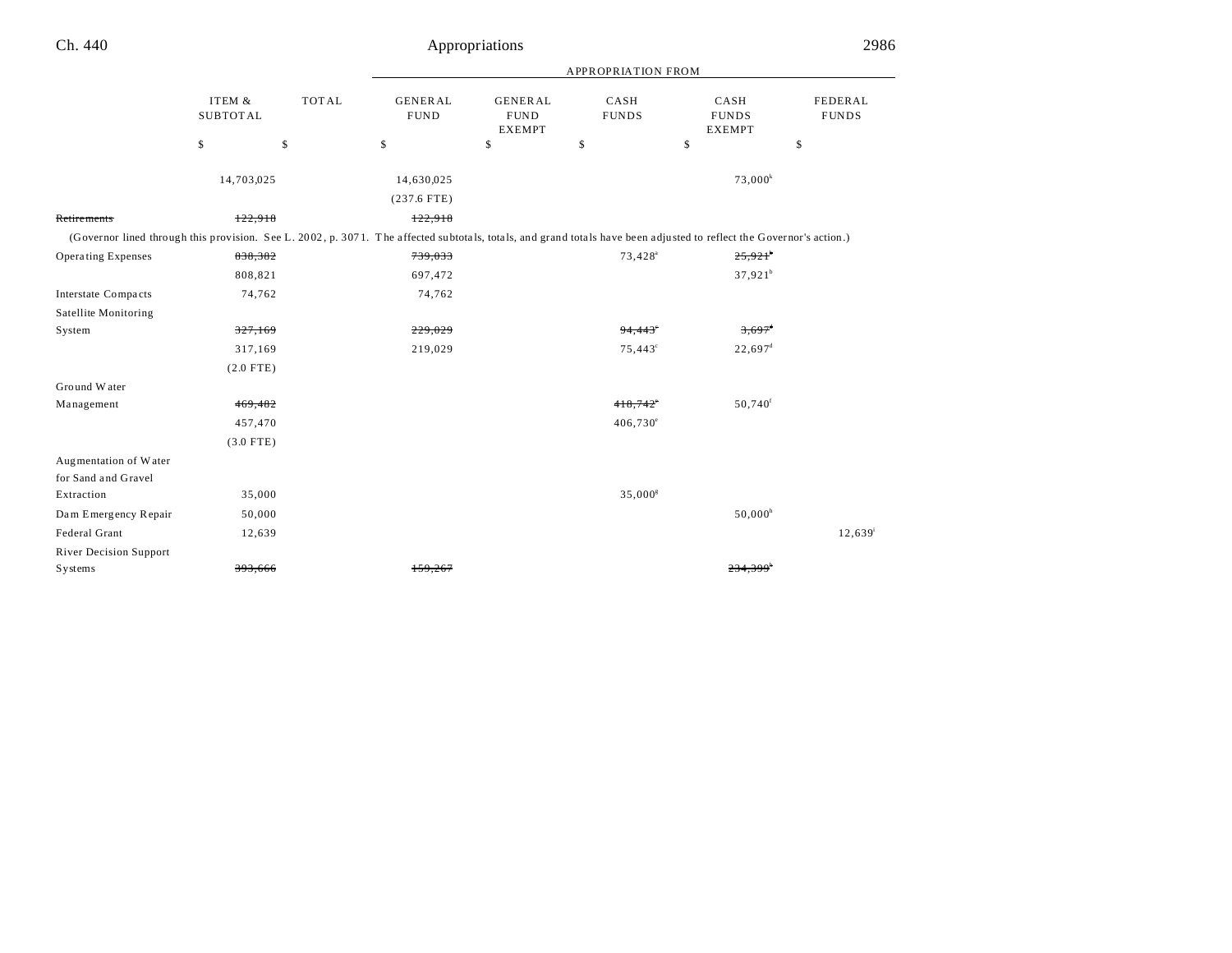|                                 | 298,809     |            |                       | 298,809 <sup>h</sup> |       |
|---------------------------------|-------------|------------|-----------------------|----------------------|-------|
|                                 | $(4.0$ FTE) |            |                       |                      |       |
| Arkansas River Litigation       | 205,667     |            |                       | $205,667^h$          |       |
| Republican River                |             |            |                       |                      |       |
| Compact Litigation and          |             |            |                       |                      |       |
| Sportsman's Ranch               |             |            |                       |                      |       |
| Litigation                      | 750,000     |            |                       | $750,000^h$          |       |
| <b>Indirect Cost Assessment</b> | 17,908      |            | $16,689$ <sup>j</sup> |                      | 1,219 |
|                                 |             | 17,952,482 |                       |                      |       |
|                                 |             | 17,731,270 |                       |                      |       |

<sup>a</sup> Of this amount, \$15,064 THIS AMOUNT SHALL BE FROM THE GRAVEL PIT LAKES AUGMENTATION FUND, THE WATER DATA BANK CASH FUND, THE PUBLICATION CASH FUND, AND THE GROUNDWATER PUBLICATION CASH FUND. \$44.736 shall be from the Water Data Bank Cash Fund, \$8,364 shall be from the Publication Cash Fund, \$5,264 shall be from the Groundwater Publication Fund, and \$15,064 shall be from various sources of cash funds.

<sup>b</sup> Of this amount, \$25,029 THIS AMOUNT shall be from reserves in the Water Data Bank Cash Fund FUND, and \$892 THE PUBLICATION CASH FUND, THE GROUNDWATER PUBLICATION CASH FUND, THE GROUNDWATER MANAGEMENT CASH FUND, AND THE GRAVEL PIT LAKES AUGMENTATION FUND, AND FROM INDIRECT COST RECOVERIES. shall be from reserves in the Publication Cash Fu nd.

<sup>c</sup> This amount shall be from the Satellite Monitoring System Cash Fund.

d This amount shall be from reserves in the Satellite Monitoring System Cash Fund.

e This amou nt shall be from the Groundwa ter Management Cash Fund.

f This amou nt shall be from reserves in the Groundwater Mana gement Cash Fund.

<sup>8</sup> This amount shall be from the Gravel Pit Lakes Augmentation Fund.

<sup>h</sup> These amounts shall be from reserves in the Water Conservation Board Construction Fund.

i This amou nt reflects funds anticipated to be received from the United States Bu reau of Reclamation and is shown for informational purposes only.

j This amount shall be from various sources of ca sh funds.

k THIS AMOUNT SHALL BE FROM RESERVES IN THE GRAVEL PIT LAKES LAKES AUGMENTATION FUND.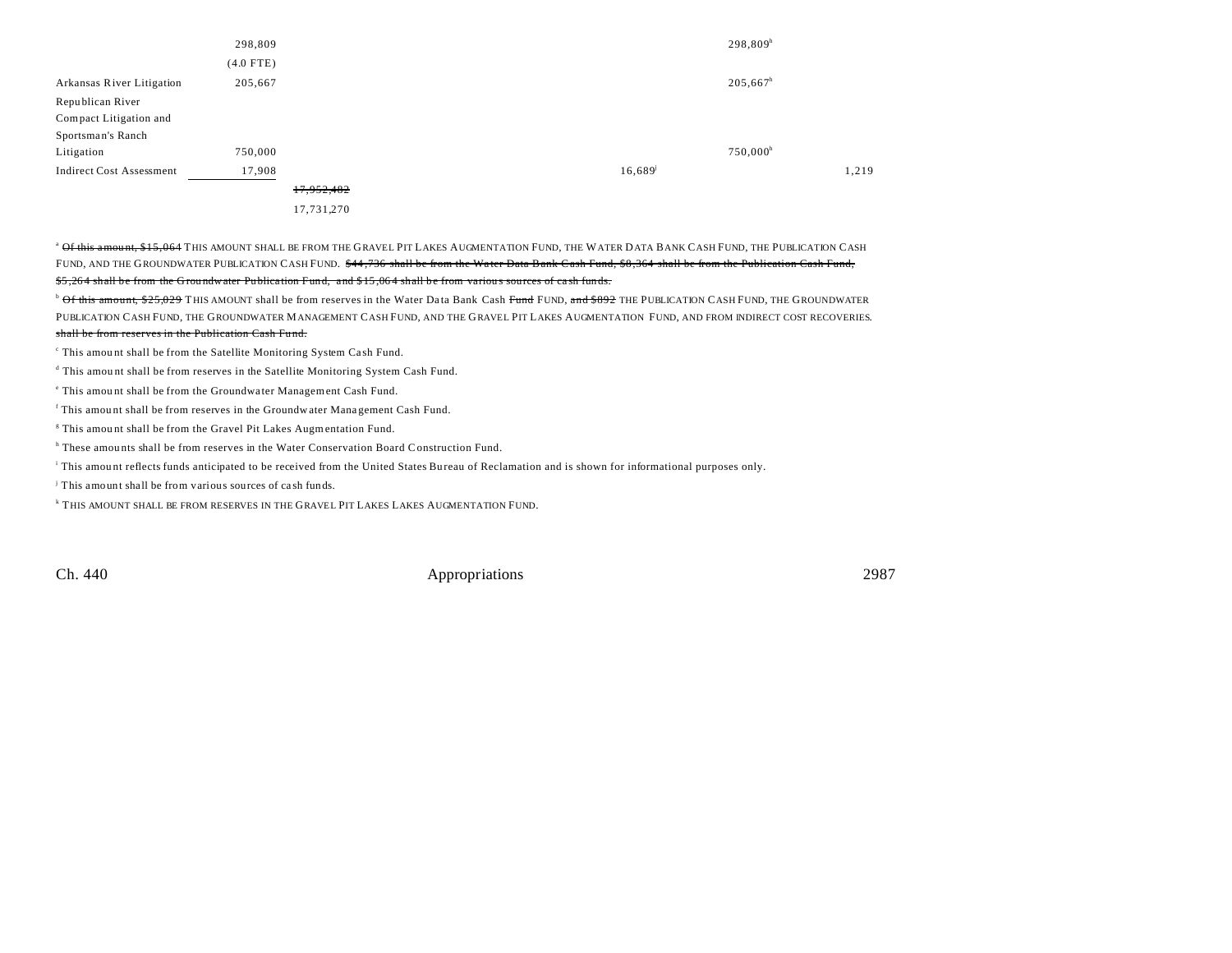Operating Expenses 3,523,803

Personal Services 15,394,038

Operating Expenses 4,793,690

Personal Services 2,338,369

(294.5 FTE)

(38.5 FTE)

(4) Regional Operations

(5) Information and Education

|                                                                |                           |    | <b>APPROPRIATION FROM</b>     |                                         |                      |                                |                         |
|----------------------------------------------------------------|---------------------------|----|-------------------------------|-----------------------------------------|----------------------|--------------------------------|-------------------------|
|                                                                | ITEM &<br><b>SUBTOTAL</b> |    | <b>GENERAL</b><br><b>FUND</b> | <b>GENERAL</b><br><b>FUND</b><br>EXEMPT | CASH<br><b>FUNDS</b> | CASH<br><b>FUNDS</b><br>EXEMPT | FEDERAL<br><b>FUNDS</b> |
|                                                                | \$                        | \$ | \$                            | \$                                      | \$                   | \$                             | \$                      |
| (9) DIVISION OF WILDLIFE <sup>1, 184, 185, 186, 187, 188</sup> |                           |    |                               |                                         |                      |                                |                         |
| (A) Division Operations                                        |                           |    |                               |                                         |                      |                                |                         |
| (1) Director's Office                                          |                           |    |                               |                                         |                      |                                |                         |
| Personal Services                                              | 1,571,233                 |    |                               |                                         |                      |                                |                         |
|                                                                | $(19.0$ FTE)              |    |                               |                                         |                      |                                |                         |
| Operating Expenses                                             | 648,153                   |    |                               |                                         |                      |                                |                         |
| (2) Biological Programs                                        |                           |    |                               |                                         |                      |                                |                         |
| Personal Services                                              | 14,902,923                |    |                               |                                         |                      |                                |                         |
|                                                                | $(227.5$ FTE)             |    |                               |                                         |                      |                                |                         |
| Operating Expenses                                             | 9,370,055                 |    |                               |                                         |                      |                                |                         |
| (3) State Fish Hatcheries                                      |                           |    |                               |                                         |                      |                                |                         |
| Personal Services                                              | 4,245,017                 |    |                               |                                         |                      |                                |                         |
|                                                                | $(93.6$ FTE)              |    |                               |                                         |                      |                                |                         |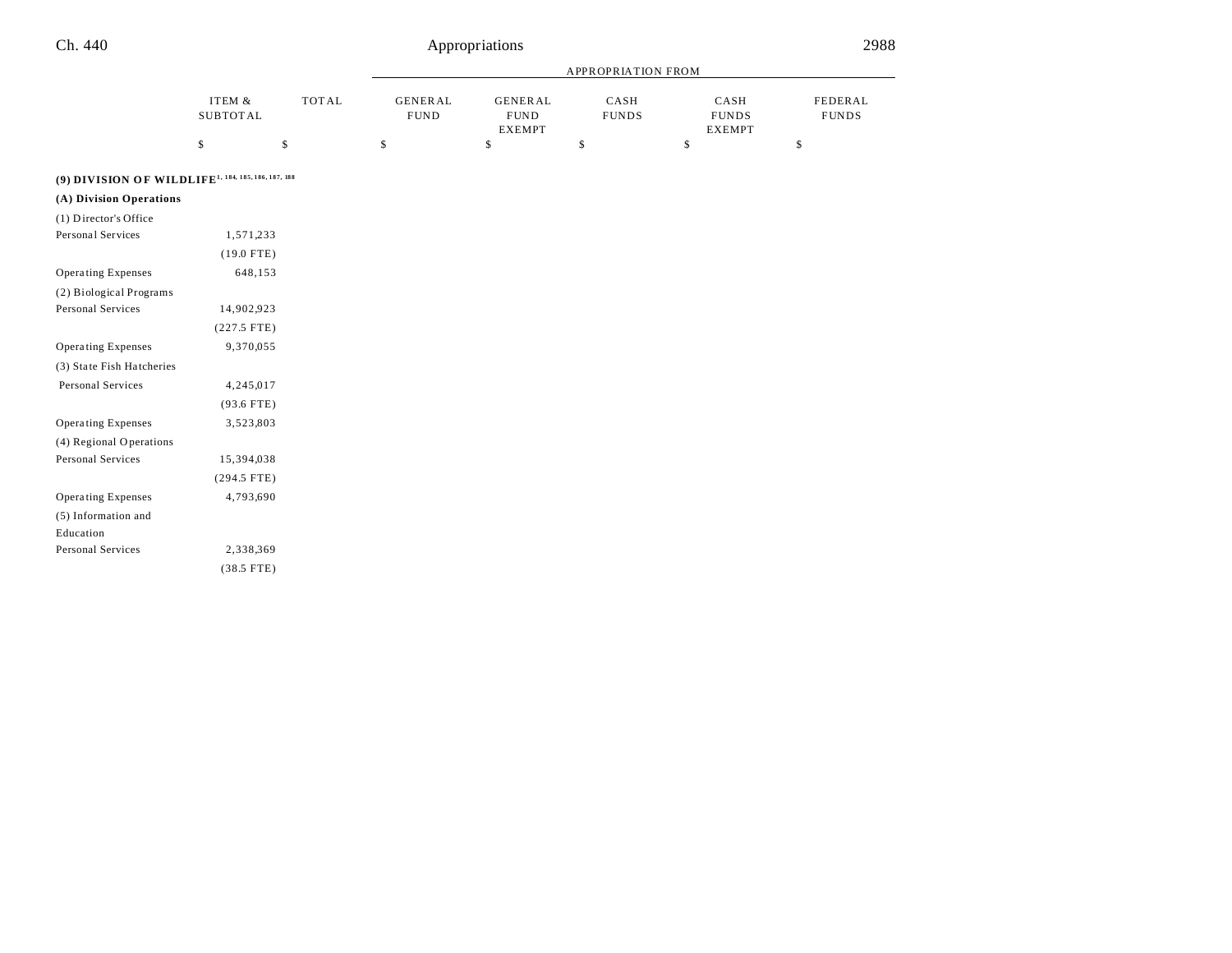| Operating Expenses   | 2,381,724    |
|----------------------|--------------|
| (6) Law Enforcement  |              |
| Personal Services    | 760,216      |
|                      | $(10.3$ FTE) |
| Operating Expenses   | 185,635      |
| (7) Information      |              |
| Technology           |              |
| Personal Services    | 1,335,079    |
|                      | $(18.0$ FTE) |
| Operating Expenses   | 1,154,718    |
|                      | 1,235,174    |
| (8) Engineering      |              |
| Personal Services    | 1,563,496    |
|                      | $(21.3$ FTE) |
| Operating Expenses   | 157,754      |
| (9) Support Services |              |
| Personal Services    | 2,759,514    |
|                      | $(41.5$ FTE) |
| Operating Expenses   | 2,020,398    |
|                      | 69,105,815   |
|                      | 69,186,271   |
|                      |              |

<sup>a</sup> Of this amount, <del>\$50,045,284</del> \$50,125,740 shall be from the Wildlife Cash Fund, \$7,180,000 shall be from the Great Outdoors Colorado Board and is shown for information purposes only, \$1,251,800 is from the Species Conservation Trust Fund and is shown for information purposes only, \$550,000 shall be from subscription revenues from Colorado Outdoors Magazine, \$500,000 shall be from the Nongame Wildlife Voluntary Contribution Fund, \$105,000 is from the Wildlife for Future Generations Trust Fund and is shown for informa tional purposes only, \$ 10 ,00 0 is from gifts, grants, and donations, \$ 5,0 00 shall be from the Federal Aid Projects Income Fund, and \$3,000 shall be from the Search and Rescue Fund.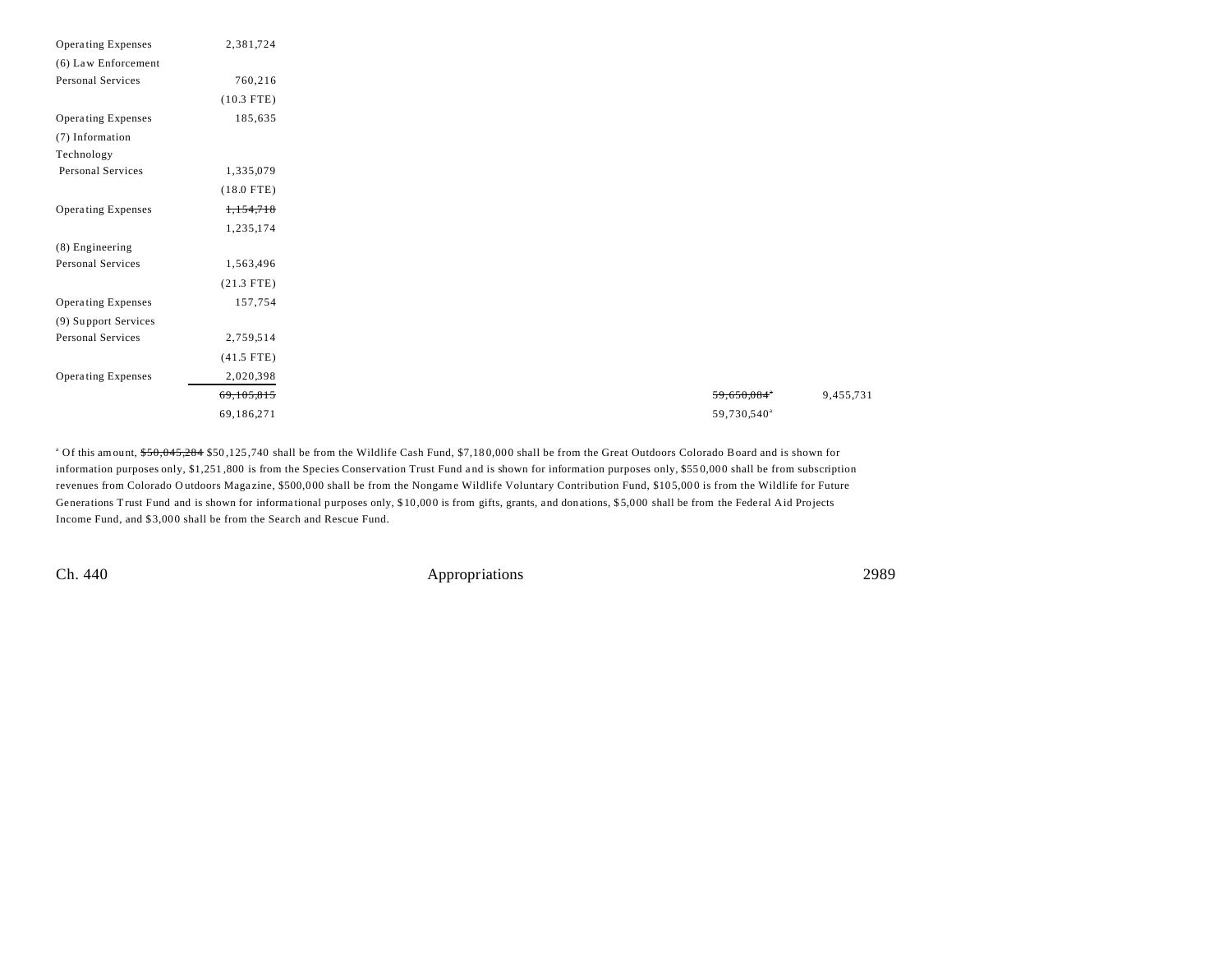|          |       | APPROPRIATION FROM |                |              |               |              |
|----------|-------|--------------------|----------------|--------------|---------------|--------------|
| ITEM &   | TOTAL | GENERAL            | <b>GENERAL</b> | CASH         | CASH          | FEDERAL      |
| SUBTOTAL |       | <b>FUND</b>        | <b>FUND</b>    | <b>FUNDS</b> | <b>FUNDS</b>  | <b>FUNDS</b> |
|          |       |                    | <b>EXEMPT</b>  |              | <b>EXEMPT</b> |              |
|          |       |                    |                |              |               |              |

## **(B) Special Purpose**

| Wildlife Commission             |           |
|---------------------------------|-----------|
| Discretionary Fund              | 250,000   |
| Game Damage Claims              |           |
| and Prevention                  | 1,050,000 |
| Special License Fund            |           |
| Projects                        | 107,000   |
| State Trust Land and            |           |
| Property Leases                 | 889,964   |
| Department of Education         |           |
| Partnership                     | 84,352    |
| Instream Flow Program           | 296,027   |
| Habitat Partnership             |           |
| Program                         | 1,800,004 |
| <b>Indirect Cost Assessment</b> | 3,278,467 |
|                                 | 3,296,936 |
|                                 | 7,755,814 |
|                                 | 7,774,283 |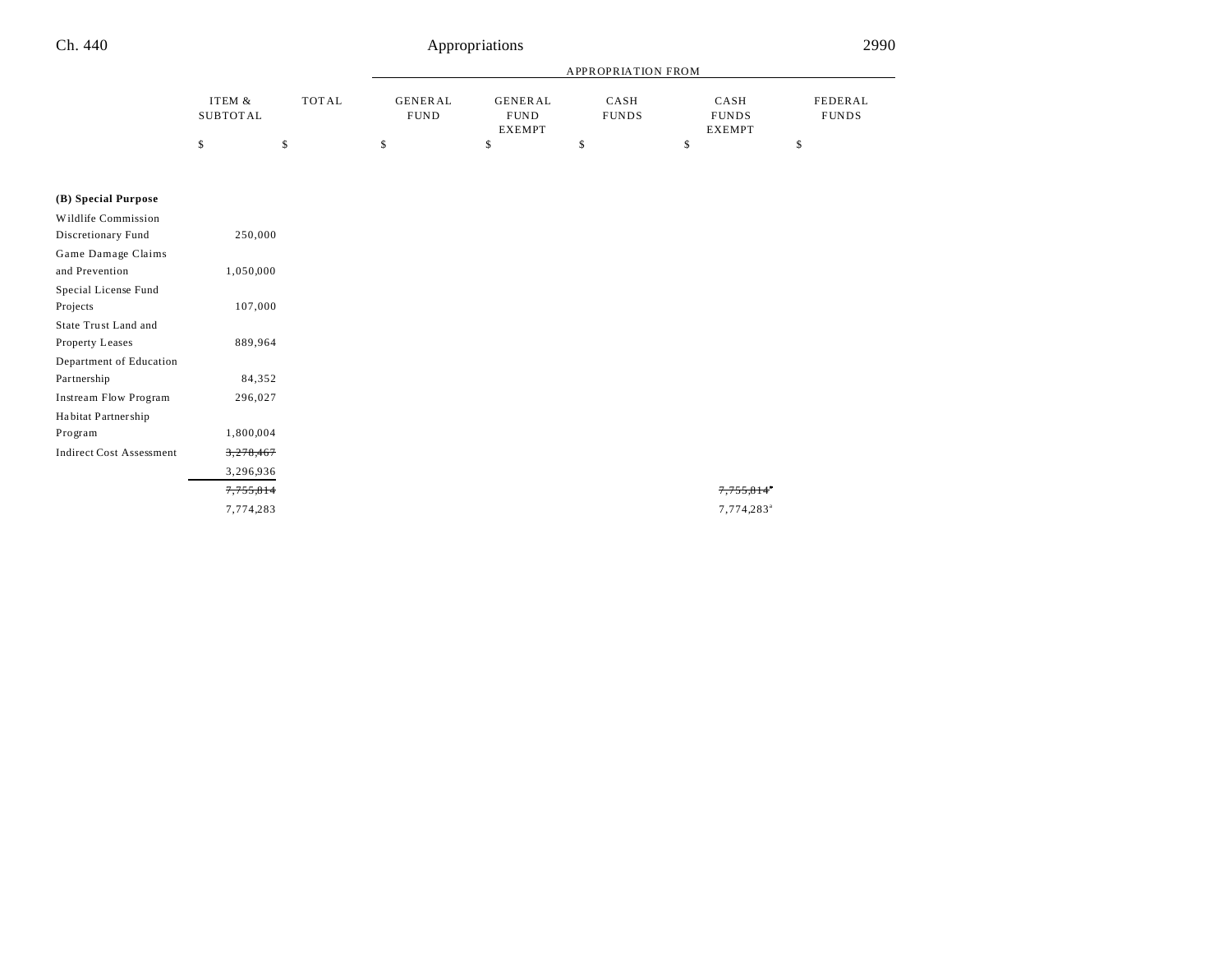<sup>a</sup> Of this amount, <del>\$5,848,810</del> \$5,867,279 shall be from the Wildlife Cash Fund, \$1,800,004 shall be from the Habitat Partnership Cash Fund pursuant to Section 33-1-112 (8), C.R.S., \$102,000 shall be from the raffle and auction of big game licenses pursuant to Section 33-4-116.5, C.R.S., and \$5,000 shall be from the Waterfowl Stamp Fund created pursuant to Section 33-4-102.5, C.R.S.

## 76,861,629 76,960,554

#### **TOTALS PART XIV**

### **(NATURAL**

| $RESOURCES)^{5,6}$ | <del>\$168.239.309</del> | \$28.611.495 | \$33.121.563"              | <del>\$90.903.472</del> | <del>\$15.602.779</del> |
|--------------------|--------------------------|--------------|----------------------------|-------------------------|-------------------------|
|                    | \$166,683,667            | \$24,961,349 | $$32.101.970$ <sup>a</sup> | $$93.967.720^b$         | \$15,652,628            |

<sup>a</sup> This amount includes <del>\$3,604,195</del> \$3,880,964 which contains a (T) notation and <del>\$6,637,930</del> \$6,143,086 from the Operational Account of the Severance Tax Trust Fund. The total Severance Tax Trust Fund amount includes an estimated \$699,564 in the Executive Director's Office which is shown as being from various sources of cash funds.

<sup>b</sup> Of this amount, \$3,119,644 contains a (T) notation.

**FOOTNOTES** -- The following statements are referenced to the numbered footnotes throughout section 2.

- 1 (Governor lined through this provision. See L. 2002, p. 3033.)
- 5 (Governor lined through this provision. See L. 2002, p. 3034.)
- 6 All Departments, Totals -- The General Assembly requests that copies of all reports requested in other footnotes contained in this act be delivered to the Joint Budget Committee and the majority and minority leadership in each house of the General Assembly. Each principal department of the state shall produce its rules in an electronic format that is suitable for public access through electronic means. Such rules in such format shall be submitted to the Office of Legislative Legal Services for publishing on the Internet. It is the intent of the General Assembly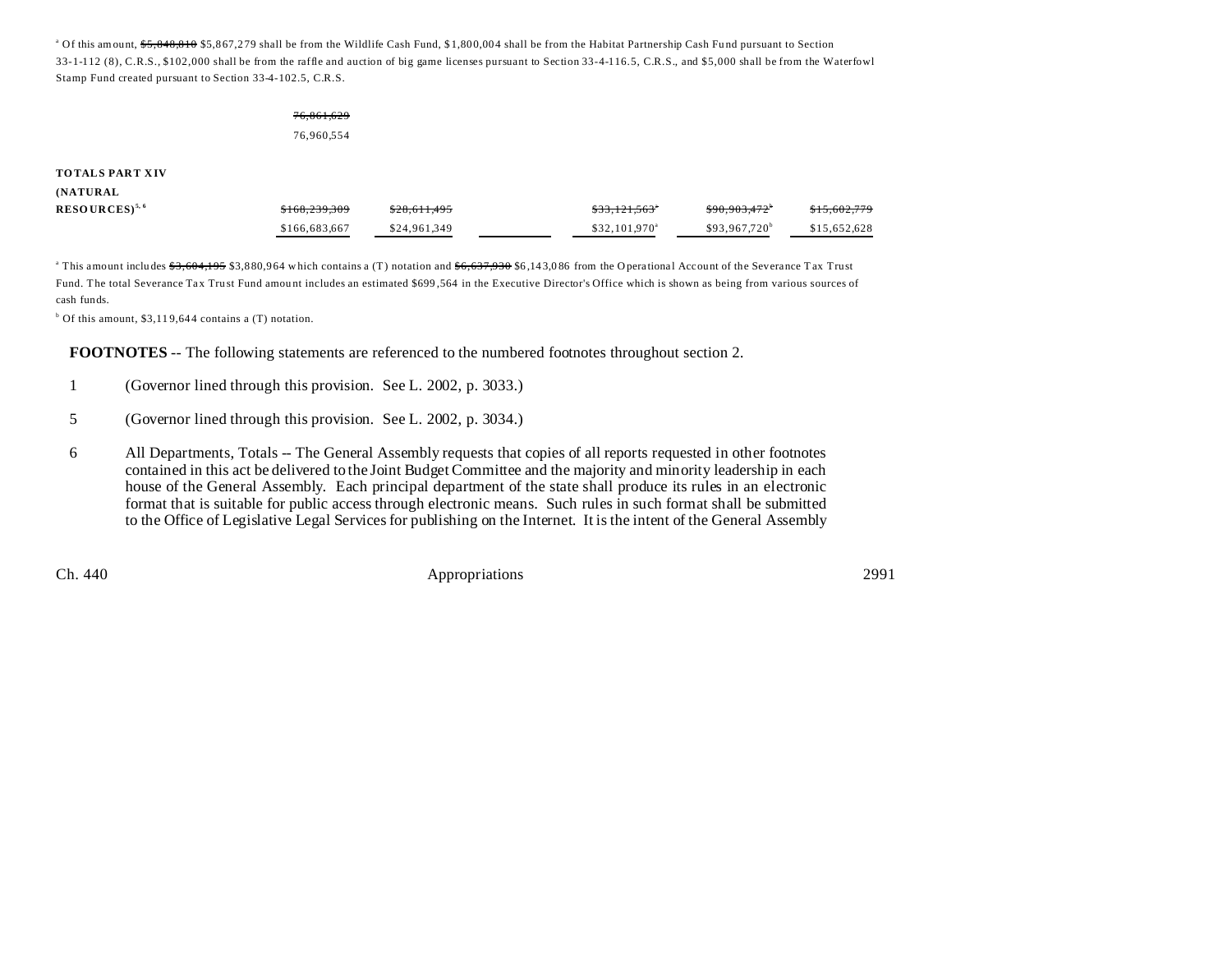|          |       |             | APPROPRIATION FROM |              |               |              |  |
|----------|-------|-------------|--------------------|--------------|---------------|--------------|--|
| ITEM &   | TOTAL | GENERAL     | <b>GENERAL</b>     | CASH         | CASH          | FEDERAL      |  |
| SUBTOTAL |       | <b>FUND</b> | <b>FUND</b>        | <b>FUNDS</b> | <b>FUNDS</b>  | <b>FUNDS</b> |  |
|          |       |             | <b>EXEMPT</b>      |              | <b>EXEMPT</b> |              |  |
|          |       |             |                    |              |               |              |  |

that this be done within existing resources.

- 169 (Governor lined through this provision. See L. 2002, p. 3039.)
- 174 (Governor lined through this provision. See L. 2002, p. 3072.)
- 175 (Governor lined through this provision. See L. 2002, p. 3072.)
- 176 Department of Natural Resources, Minerals and Geology, Inactive Mines, Mine Site Reclamation -- It is the intent of the General Assembly that these funds shall remain available until completion of the project or the close of FY 2004-05, whichever comes first. At project completion or the end of the three-year period, any unexpended balances shall revert to the Operation Account of the Severance Tax Trust Fund from which they were appropriated.
- 177 Department of Natural Resources, Minerals and Geology, Emergency Response Costs -- This appropriation is for the purpose of responding to environmental emergencies pursuant to Section 34-32-123, C.R.S. The Department is requested to submit a report detailing expenditures made from the Emergency Response Cash Fund, including a brief description of each emergency situation which required fund expenditures. This report should be submitted with the Department's annual budget request.
- 178 (Governor lined through this provision. See L. 2002, p. 3072.)
- 178a (Governor lined through this provision. See L. 2002, p. 3073.)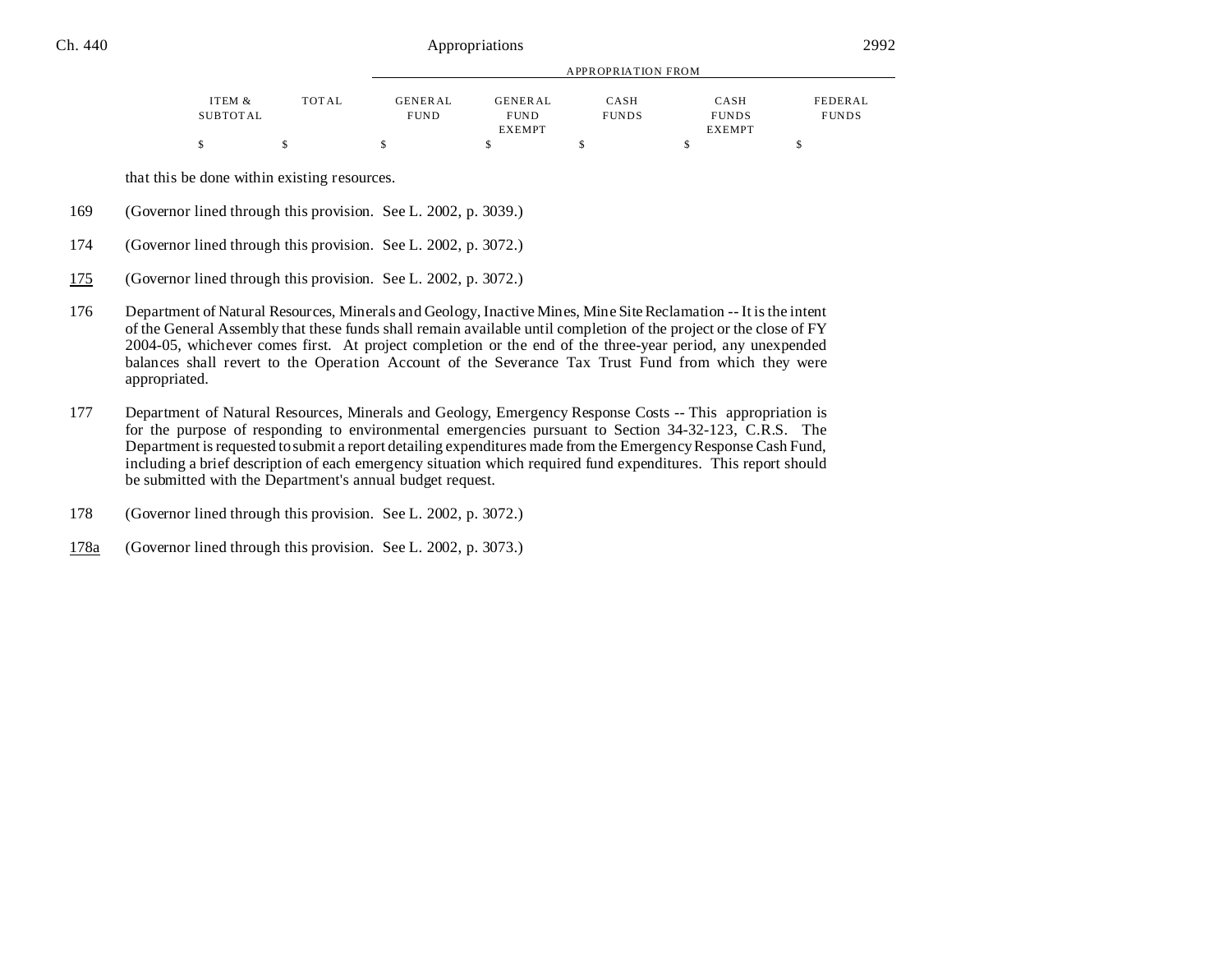- 179 (Governor lined through this provision. See L. 2002, p. 3073.)
- 180 Department of Natural Resources, Parks and Outdoor Recreation, New State Parks -- The Department is requested to provide biannual reports on the status of and activities in each new state park for which appropriations are made. Information should include, but not be limited to status on acquisition date, projected development milestones and time line, and any changes in personal services, operating expenses, utilities, seasonal work program, and centrally appropriations needs from the original appropriation. This information should be provided on or before July 1 and January 1of each year.
- 181 (Governor lined through this provision. See L. 2002, p. 3073.)
- 182 (Governor lined through this provision. See L. 2002, p. 3073.)
- 183 (Governor lined through this provision. See L. 2002, p. 3074.)
- 184 (Governor lined through this provision. See L. 2002, p. 3074.)
- 185 Department of Natural Resources, Division of Wildlife -- The General Assembly requests that the Division of Wildlife submit a zero-based budget as part of its FY 2003-04 budget request. The zero-based budget should be submitted by November 1, 2002, and should prioritize the work packages contained in the Division's Long Range Plan.
- 186 Department of Natural Resources, Division of Wildlife -- The Department is requested to submit a report to the General Assembly regarding cash fund revenues, cash fund balances, and cash fund expenditures for each cash fund administered by the Division. Information on cash fund expenditures should include details about the exact programs and projects funded from each cash fund. This report should be submitted to the Joint Budget Committee, the House Committee on Agriculture, Livestock, and Natural Resources, and the Senate Committee on Agriculture, Natural Resources, and Energy by November 1, 2002.
- 187 (Governor lined through this provision. See L. 2002, p. 3074.)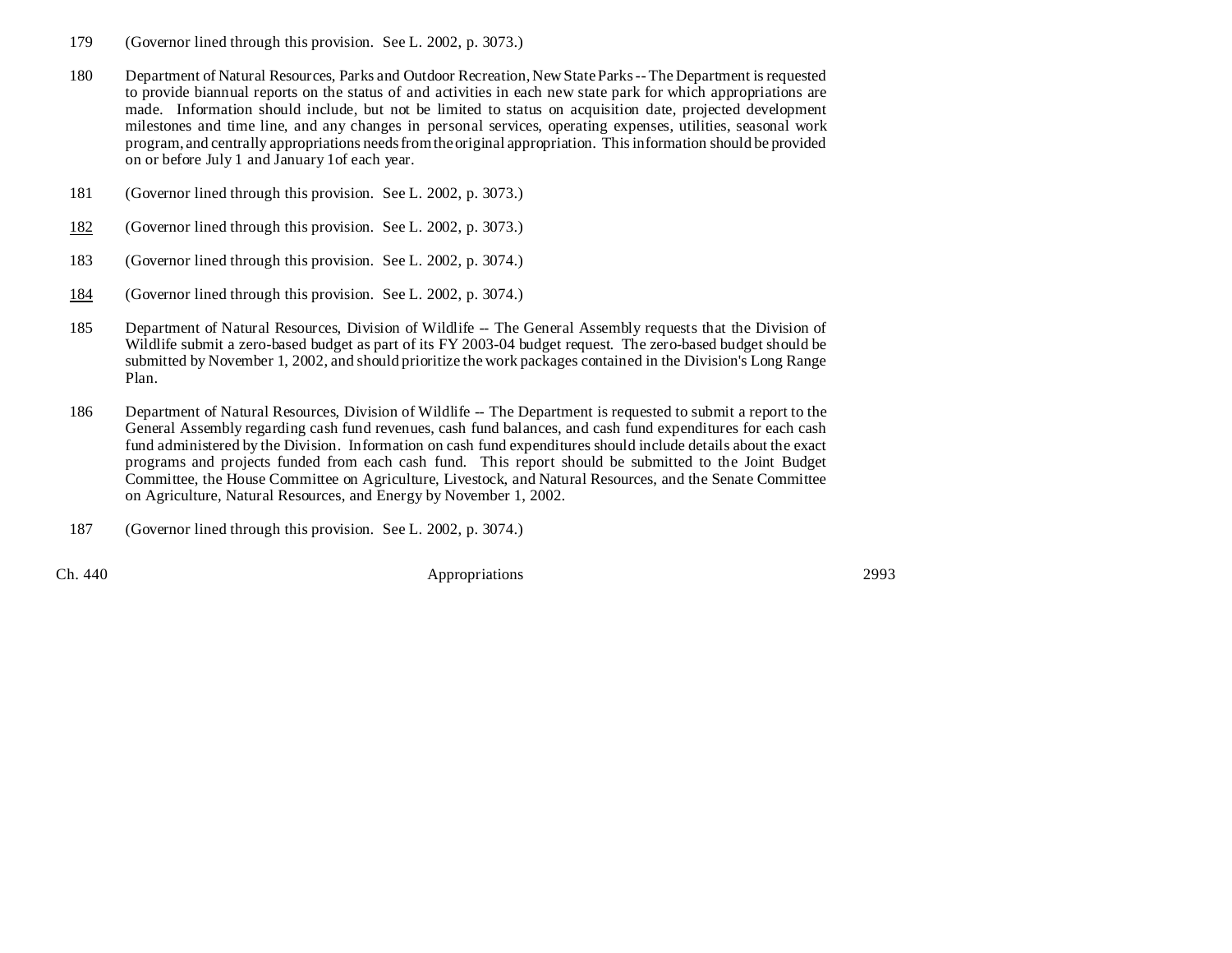|          |              | APPROPRIATION FROM |                |              |               |              |
|----------|--------------|--------------------|----------------|--------------|---------------|--------------|
|          |              |                    |                |              |               |              |
| ITEM &   | <b>TOTAL</b> | GENERAL            | <b>GENERAL</b> | CASH         | CASH          | FEDERAL      |
| SUBTOTAL |              | <b>FUND</b>        | <b>FUND</b>    | <b>FUNDS</b> | <b>FUNDS</b>  | <b>FUNDS</b> |
|          |              |                    | <b>EXEMPT</b>  |              | <b>EXEMPT</b> |              |
|          |              |                    |                |              |               |              |

188 (Governor lined through this provision. See L. 2002, p. 3074.)

**SECTION 2.** Part XIV (4) and the affected totals of section 2 of chapter 363, Session Laws of Colorado 2001, as amended by section 1 of chapter 367, and as the said affected totals are further amended by section 1 of chapter 387, Session Laws of Colorado 2002, are amended to read:

## Section 2. **Appropriation.**

## **PART XIV DEPARTMENT OF NATURAL RESOURCES**

#### **(4) OIL AND GAS CONSERVATION COMMISSION**

| Personal Services                   | 1,808,400    | 1,808,400*             |                   |
|-------------------------------------|--------------|------------------------|-------------------|
|                                     |              | 1,445,925 <sup>a</sup> | $362,475^{\circ}$ |
|                                     | $(28.0$ FTE) |                        |                   |
| <b>Operating Expenses</b>           | 300,650      | $300,650^b$            |                   |
| <b>Indirect Cost Assessment</b>     | 211,658      | 204,389 <sup>c</sup>   | 7,269             |
| Mineral Audits                      | 500          | $500^{\circ}$          |                   |
| Underground Injection               |              |                        |                   |
| Program                             | 105,343      |                        | 105,343           |
|                                     |              |                        | $(2.0$ FTE)       |
| Accelerated Drilling <sup>176</sup> | 258,491      | $258,491^d$            |                   |